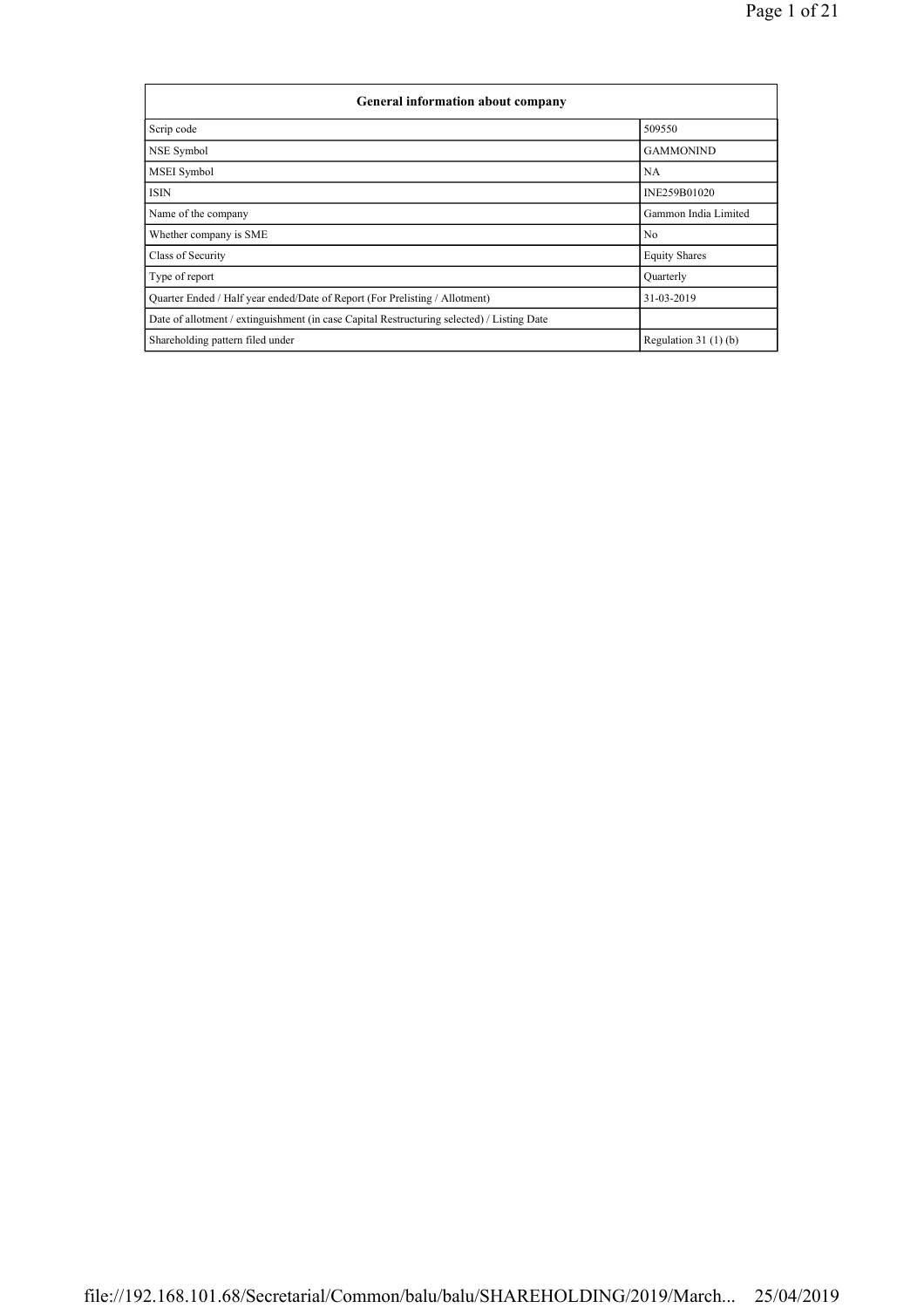|                | <b>Declaration</b>                                                                        |                |                                |                       |                            |  |  |  |  |
|----------------|-------------------------------------------------------------------------------------------|----------------|--------------------------------|-----------------------|----------------------------|--|--|--|--|
| Sr.<br>No.     | Particular                                                                                | Yes/No         | Promoter and<br>Promoter Group | Public<br>shareholder | Non Promoter-Non<br>Public |  |  |  |  |
| $\mathbf{1}$   | Whether the Listed Entity has issued any partly paid up<br>shares?                        | N <sub>0</sub> | N <sub>0</sub>                 | N <sub>0</sub>        | N <sub>0</sub>             |  |  |  |  |
| $\overline{2}$ | Whether the Listed Entity has issued any Convertible<br>Securities?                       | N <sub>0</sub> | N <sub>0</sub>                 | No.                   | No                         |  |  |  |  |
| 3              | Whether the Listed Entity has issued any Warrants?                                        | N <sub>0</sub> | N <sub>0</sub>                 | N <sub>0</sub>        | N <sub>0</sub>             |  |  |  |  |
| $\overline{4}$ | Whether the Listed Entity has any shares against which<br>depository receipts are issued? | N <sub>0</sub> | N <sub>0</sub>                 | N <sub>0</sub>        | N <sub>0</sub>             |  |  |  |  |
| 5              | Whether the Listed Entity has any shares in locked-in?                                    | N <sub>0</sub> | N <sub>0</sub>                 | No.                   | N <sub>0</sub>             |  |  |  |  |
| 6              | Whether any shares held by promoters are pledge or<br>otherwise encumbered?               | Yes            | Yes                            |                       |                            |  |  |  |  |
| $\overline{7}$ | Whether company has equity shares with differential<br>voting rights?                     | No             | N <sub>0</sub>                 | N <sub>0</sub>        | N <sub>0</sub>             |  |  |  |  |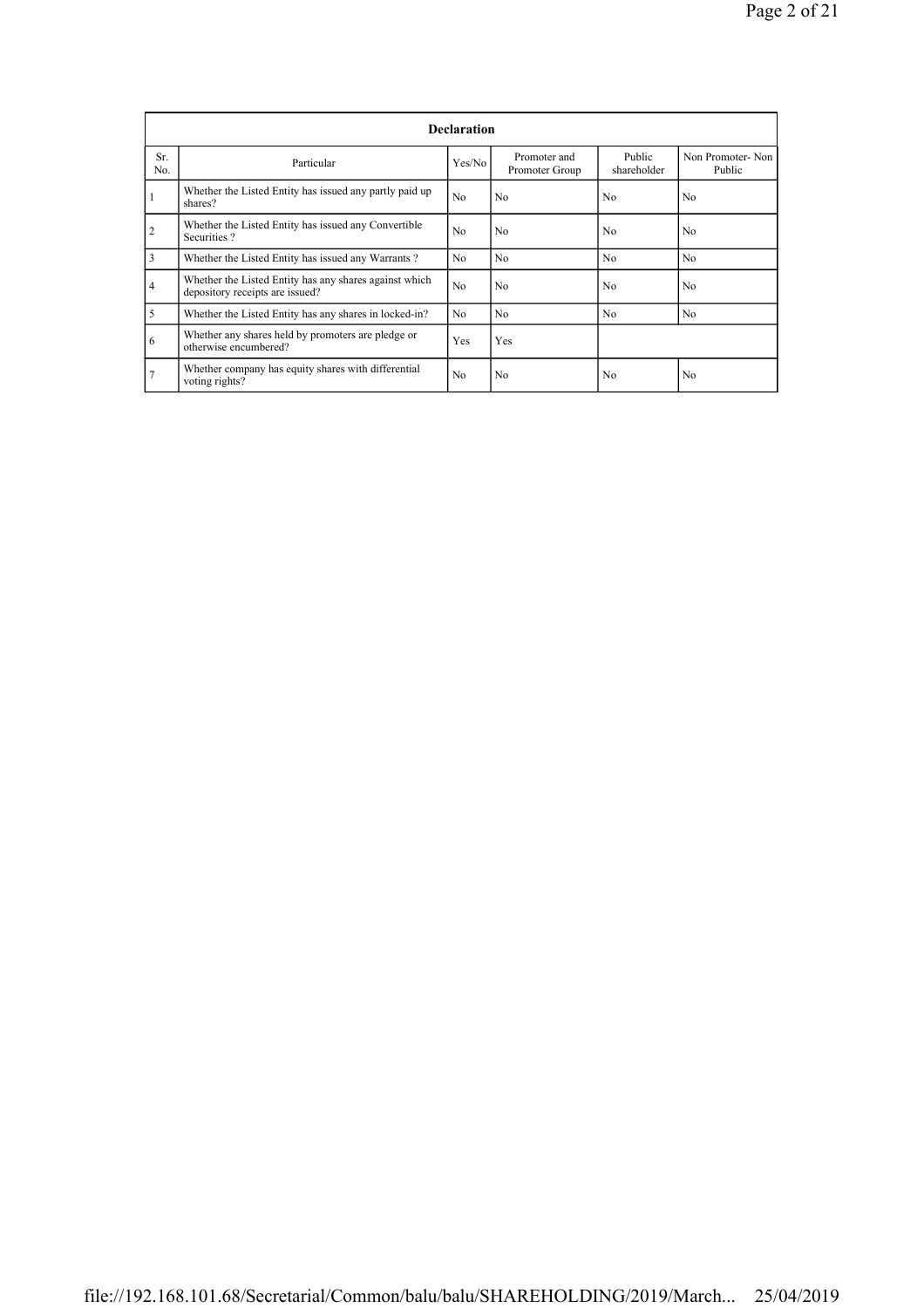|                 | <b>Table I - Summary Statement holding of specified securities</b>                                                 |                                           |                         |                     |                          |                                   |                                                                                 |                                                                  |  |           |       |  |
|-----------------|--------------------------------------------------------------------------------------------------------------------|-------------------------------------------|-------------------------|---------------------|--------------------------|-----------------------------------|---------------------------------------------------------------------------------|------------------------------------------------------------------|--|-----------|-------|--|
|                 |                                                                                                                    |                                           | No. of                  | No.<br>Of<br>Partly | No. Of<br>shares         | Total nos.                        | Shareholding<br>as a % of total<br>no. of shares<br>(calculated as<br>per SCRR, | Number of Voting Rights held in each<br>class of securities (IX) |  |           |       |  |
| Category<br>(1) | Category of<br>shareholder                                                                                         | Nos. Of<br>shareholders                   | fully paid<br>up equity | paid-<br>up         | underlying<br>Depository | shares held<br>$(VII) =$          |                                                                                 | No of Voting (XIV) Rights                                        |  |           |       |  |
|                 | $(IV)+(V)+$<br>shares held<br>(II)<br>(III)<br>equity<br>Receipts<br>(VI)<br>(IV)<br>shares<br>(VI)<br>held<br>(V) | 1957) (VIII)<br>As a $%$ of<br>$(A+B+C2)$ | Class eg:<br>X          | Class<br>eg:y       | Total                    | Total as a<br>$%$ of<br>$(A+B+C)$ |                                                                                 |                                                                  |  |           |       |  |
| (A)             | Promoter &<br>Promoter<br>Group                                                                                    | 7                                         | 42657154                |                     |                          | 42657154                          | 11.54                                                                           | 42657154                                                         |  | 42657154  | 11.54 |  |
| (B)             | Public                                                                                                             | 42702                                     | 326915951               |                     |                          | 326915951                         | 88.46                                                                           | 326915951                                                        |  | 326915951 | 88.46 |  |
| (C)             | Non<br>Promoter-<br>Non Public                                                                                     |                                           |                         |                     |                          |                                   |                                                                                 |                                                                  |  |           |       |  |
| (C1)            | <b>Shares</b><br>underlying<br><b>DRs</b>                                                                          |                                           |                         |                     |                          |                                   |                                                                                 |                                                                  |  |           |       |  |
| (C2)            | Shares held<br>by<br>Employee<br>Trusts                                                                            |                                           |                         |                     |                          |                                   |                                                                                 |                                                                  |  |           |       |  |
|                 | Total                                                                                                              | 42709                                     | 369573105               |                     |                          | 369573105                         | 100                                                                             | 369573105                                                        |  | 369573105 | 100   |  |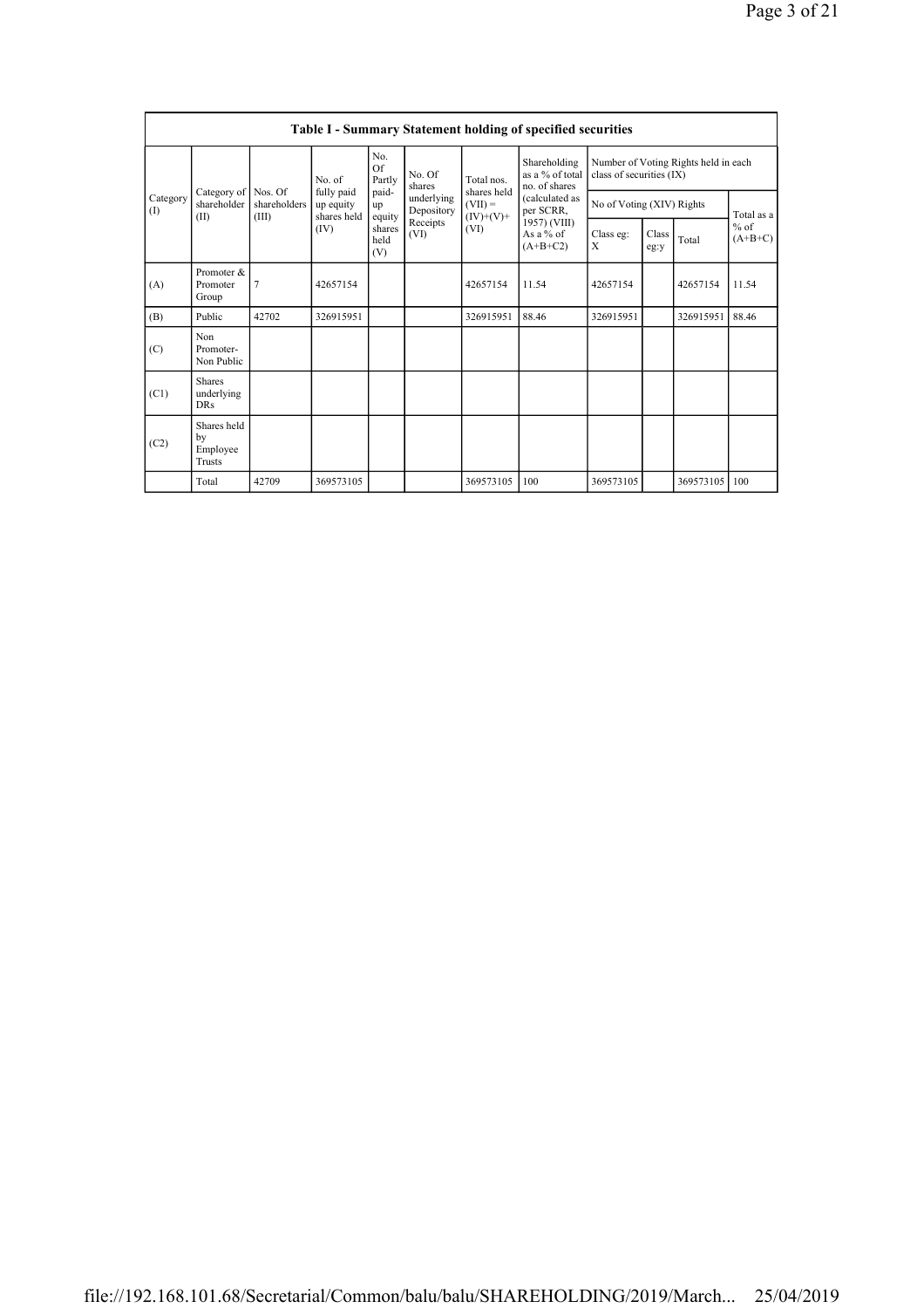| <b>Table I - Summary Statement holding of specified securities</b> |                                                                                                                                                                                                                                                                                                |                                                         |                         |                                                  |                                                                       |                                                       |                                           |                                                                  |       |                            |
|--------------------------------------------------------------------|------------------------------------------------------------------------------------------------------------------------------------------------------------------------------------------------------------------------------------------------------------------------------------------------|---------------------------------------------------------|-------------------------|--------------------------------------------------|-----------------------------------------------------------------------|-------------------------------------------------------|-------------------------------------------|------------------------------------------------------------------|-------|----------------------------|
|                                                                    |                                                                                                                                                                                                                                                                                                | No. Of<br><b>Shares</b>                                 | No. of<br><b>Shares</b> | No. Of<br><b>Shares</b><br>Underlying            | Shareholding,<br>as a % assuming<br>full conversion<br>of convertible | Number of<br>Locked in<br>shares (XII)                |                                           | Number of Shares<br>pledged or<br>otherwise<br>encumbered (XIII) |       | Number of<br>equity shares |
| Category<br>(I)                                                    | Underlying<br>Outstanding<br>Category of<br>Underlying<br>shareholder<br>convertible<br>Outstanding<br>Outstanding<br>percentage of<br>convertible<br>securities<br>(II)<br>diluted share<br>Warrants<br>securities<br>and No. Of<br>$(X_i)$<br>capital) $(XI)=$<br>Warrants<br>(X)<br>(Xi)(a) | securities (as a<br>$(VII)+(X)$ As a<br>% of $(A+B+C2)$ | No.<br>(a)              | As a<br>$%$ of<br>total<br>Shares<br>held<br>(b) | No. $(a)$                                                             | As a $\%$<br>of total<br><b>Shares</b><br>held<br>(b) | held in<br>dematerialized<br>form $(XIV)$ |                                                                  |       |                            |
| (A)                                                                | Promoter &<br>Promoter<br>Group                                                                                                                                                                                                                                                                |                                                         |                         |                                                  | 11.54                                                                 |                                                       |                                           | 36153699                                                         | 84.75 | 42657154                   |
| (B)                                                                | Public                                                                                                                                                                                                                                                                                         |                                                         |                         |                                                  | 88.46                                                                 |                                                       |                                           |                                                                  |       | 318477549                  |
| (C)                                                                | Non<br>Promoter-<br>Non Public                                                                                                                                                                                                                                                                 |                                                         |                         |                                                  |                                                                       |                                                       |                                           |                                                                  |       |                            |
| (C1)                                                               | <b>Shares</b><br>underlying<br><b>DRs</b>                                                                                                                                                                                                                                                      |                                                         |                         |                                                  |                                                                       |                                                       |                                           |                                                                  |       |                            |
| (C2)                                                               | Shares held<br>by<br>Employee<br>Trusts                                                                                                                                                                                                                                                        |                                                         |                         |                                                  |                                                                       |                                                       |                                           |                                                                  |       |                            |
|                                                                    | Total                                                                                                                                                                                                                                                                                          |                                                         |                         |                                                  | 100                                                                   |                                                       |                                           | 36153699                                                         | 9.78  | 361134703                  |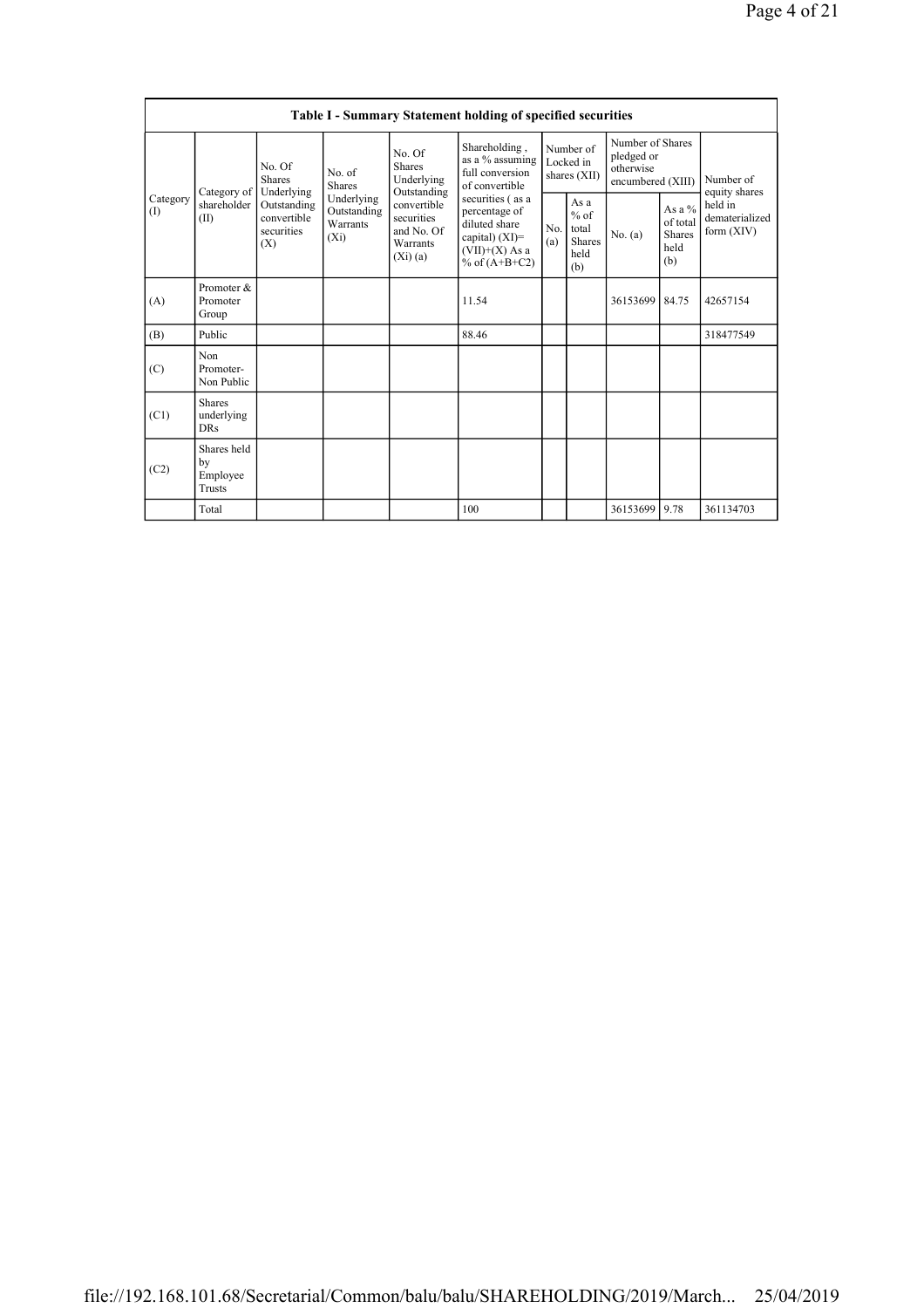|                                                                                                | Table II - Statement showing shareholding pattern of the Promoter and Promoter Group                                |                                                                              |                         |                                     |                          |                           |                                                     |                           |             |                                      |                  |                                 |
|------------------------------------------------------------------------------------------------|---------------------------------------------------------------------------------------------------------------------|------------------------------------------------------------------------------|-------------------------|-------------------------------------|--------------------------|---------------------------|-----------------------------------------------------|---------------------------|-------------|--------------------------------------|------------------|---------------------------------|
|                                                                                                |                                                                                                                     | Nos. Of                                                                      | No. of fully<br>paid up | No.<br><b>Of</b><br>Partly<br>paid- | No. Of<br>shares         | Total nos.<br>shares held | Shareholding<br>as a % of<br>total no. of<br>shares | class of securities (IX)  |             | Number of Voting Rights held in each |                  |                                 |
| Sr.                                                                                            | Category $&$<br>Name of the<br>Shareholders (I)                                                                     | shareholders<br>(III)                                                        | equity<br>shares held   | up<br>equity                        | underlying<br>Depository | $(VII) =$<br>$(IV)+(V)+$  | (calculated<br>as per                               | No of Voting (XIV) Rights |             | Total<br>as a %                      |                  |                                 |
|                                                                                                |                                                                                                                     |                                                                              | (IV)                    | shares<br>held<br>(V)               | Receipts<br>(VI)         | (VI)                      | 1957) (VIII)<br>As a % of<br>$(A+B+C2)$             | SCRR,                     | Class eg: X | Class<br>eg:y                        | Total            | of<br>Total<br>Voting<br>rights |
| A                                                                                              | Table II - Statement showing shareholding pattern of the Promoter and Promoter Group                                |                                                                              |                         |                                     |                          |                           |                                                     |                           |             |                                      |                  |                                 |
| (1)                                                                                            | Indian                                                                                                              |                                                                              |                         |                                     |                          |                           |                                                     |                           |             |                                      |                  |                                 |
| (a)                                                                                            | Individuals/Hindu<br>undivided Family                                                                               | $\overline{c}$                                                               | 8189479                 |                                     |                          | 8189479                   | 2.22                                                | 8189479                   |             | 8189479                              | 2.22             |                                 |
| (d)                                                                                            | Any Other<br>(specify)                                                                                              | $\overline{4}$                                                               | 31381240                |                                     |                          | 31381240                  | 8.49                                                | 31381240                  |             | 31381240                             | 8.49             |                                 |
| Sub-Total<br>(A)(1)                                                                            |                                                                                                                     | 6                                                                            | 39570719                |                                     |                          | 39570719                  | 10.71                                               | 39570719                  |             | 39570719                             | 10.71            |                                 |
| (2)                                                                                            | Foreign                                                                                                             |                                                                              |                         |                                     |                          |                           |                                                     |                           |             |                                      |                  |                                 |
| (e)                                                                                            | Any Other<br>(specify)                                                                                              | $\mathbf{1}$                                                                 | 3086435                 |                                     |                          | 3086435                   | 0.84                                                | 3086435                   |             | 3086435                              | 0.84             |                                 |
| Sub-Total<br>(A)(2)                                                                            |                                                                                                                     | $\mathbf{1}$                                                                 | 3086435                 |                                     |                          | 3086435                   | 0.84                                                | 3086435                   |             | 3086435                              | 0.84             |                                 |
| Total<br>Shareholding<br>of Promoter<br>and<br>Promoter<br>Group $(A)=$<br>$(A)(1)+(A)$<br>(2) |                                                                                                                     | 7                                                                            | 42657154                |                                     |                          | 42657154                  | 11.54                                               | 42657154                  |             | 42657154                             | 11.54            |                                 |
| B                                                                                              |                                                                                                                     | Table III - Statement showing shareholding pattern of the Public shareholder |                         |                                     |                          |                           |                                                     |                           |             |                                      |                  |                                 |
| (1)                                                                                            | Institutions                                                                                                        |                                                                              |                         |                                     |                          |                           |                                                     |                           |             |                                      |                  |                                 |
| (e)                                                                                            | Foreign Portfolio<br>Investors                                                                                      | $\mathbf{1}$                                                                 | 139302                  |                                     |                          | 139302                    | 0.04                                                | 139302                    |             | 139302                               | 0.04             |                                 |
| (f)                                                                                            | Financial<br>Institutions/<br><b>Banks</b>                                                                          | 26                                                                           | 235231353               |                                     |                          | 235231353                 | 63.65                                               | 235231353                 |             | 235231353                            | 63.65            |                                 |
| (i)                                                                                            | Any Other<br>(specify)                                                                                              | $\mathbf{1}$                                                                 | 100                     |                                     |                          | 100                       | $\boldsymbol{0}$                                    | 100                       |             | 100                                  | $\boldsymbol{0}$ |                                 |
| Sub-Total<br>(B)(1)                                                                            |                                                                                                                     | 28                                                                           | 235370755               |                                     |                          | 235370755                 | 63.69                                               | 235370755                 |             | 235370755                            | 63.69            |                                 |
| (3)                                                                                            | Non-institutions                                                                                                    |                                                                              |                         |                                     |                          |                           |                                                     |                           |             |                                      |                  |                                 |
| (a(i))                                                                                         | Individuals -<br>i.Individual<br>shareholders<br>holding nominal<br>share capital up<br>to Rs. 2 lakhs.             | 40580                                                                        | 55454572                |                                     |                          | 55454572                  | 15.01                                               | 55454572                  |             | 55454572                             | 15.01            |                                 |
| (a(ii))                                                                                        | Individuals - ii.<br>Individual<br>shareholders<br>holding nominal<br>share capital in<br>excess of Rs. 2<br>lakhs. | 45                                                                           | 9777974                 |                                     |                          | 9777974                   | 2.65                                                | 9777974                   |             | 9777974                              | 2.65             |                                 |
| (b)                                                                                            | NBFCs registered<br>with RBI                                                                                        | $\overline{7}$                                                               | 73858                   |                                     |                          | 73858                     | 0.02                                                | 73858                     |             | 73858                                | 0.02             |                                 |
| (e)                                                                                            | Any Other<br>(specify)                                                                                              | 2042                                                                         | 26238792                |                                     |                          | 26238792                  | 7.1                                                 | 26238792                  |             | 26238792                             | 7.1              |                                 |
| Sub-Total<br>(B)(3)                                                                            |                                                                                                                     | 42674                                                                        | 91545196                |                                     |                          | 91545196                  | 24.77                                               | 91545196                  |             | 91545196                             | 24.77            |                                 |
| Total Public<br>Shareholding<br>$(B)= (B)(1) +$<br>$(B)(2)+(B)$<br>(3)                         |                                                                                                                     | 42702                                                                        | 326915951               |                                     |                          | 326915951 88.46           |                                                     | 326915951                 |             | 326915951                            | 88.46            |                                 |
| $\mathbf C$                                                                                    | Table IV - Statement showing shareholding pattern of the Non Promoter- Non Public shareholder                       |                                                                              |                         |                                     |                          |                           |                                                     |                           |             |                                      |                  |                                 |
| Total<br>$(A+B+C2)$                                                                            |                                                                                                                     | 42709                                                                        | 369573105               |                                     |                          | 369573105                 | 100                                                 | 369573105                 |             | 369573105                            | 100              |                                 |
| Total<br>$(A+B+C)$                                                                             |                                                                                                                     | 42709                                                                        | 369573105               |                                     |                          | 369573105 100             |                                                     | 369573105                 |             | 369573105 100                        |                  |                                 |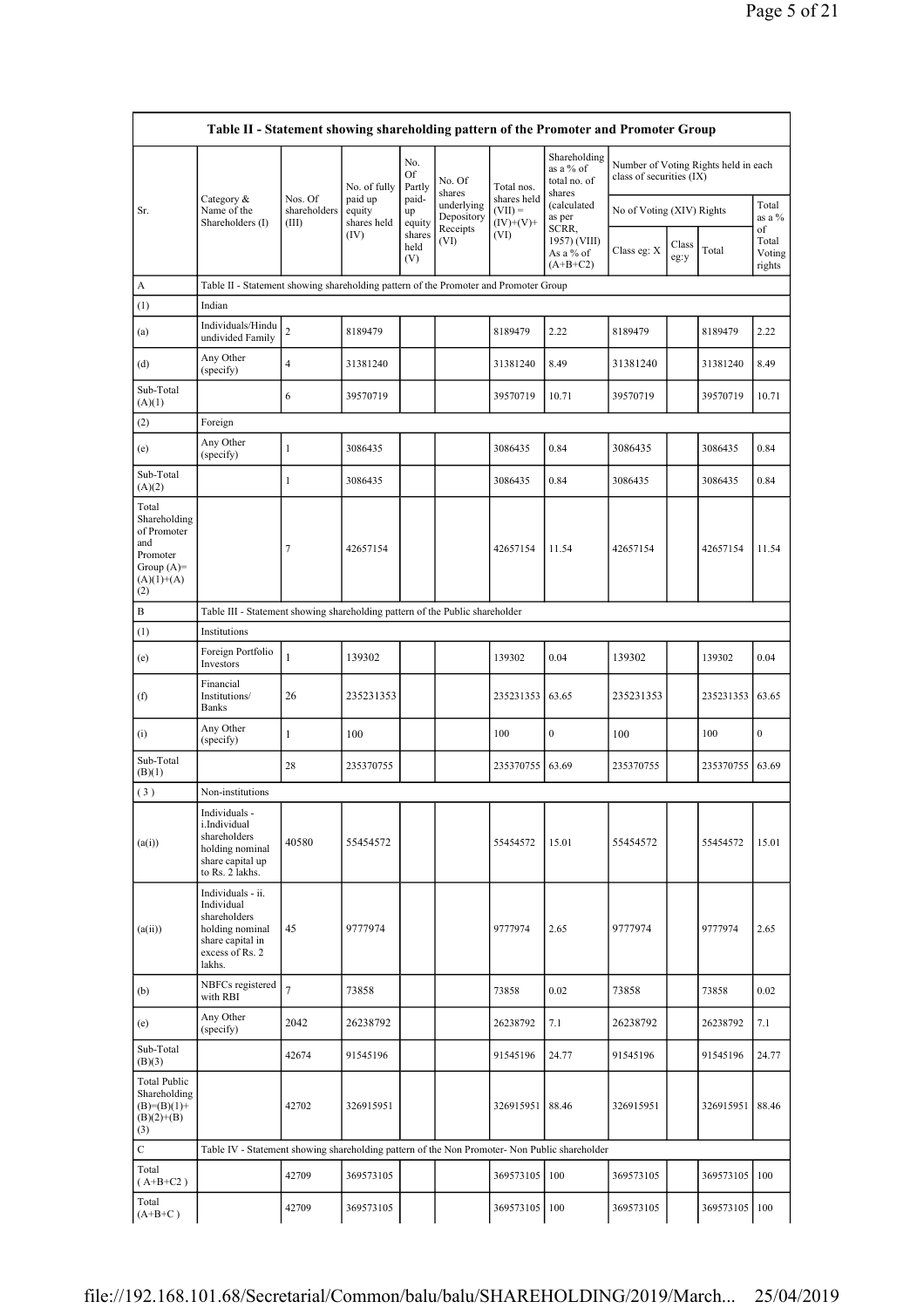Page 6 of 21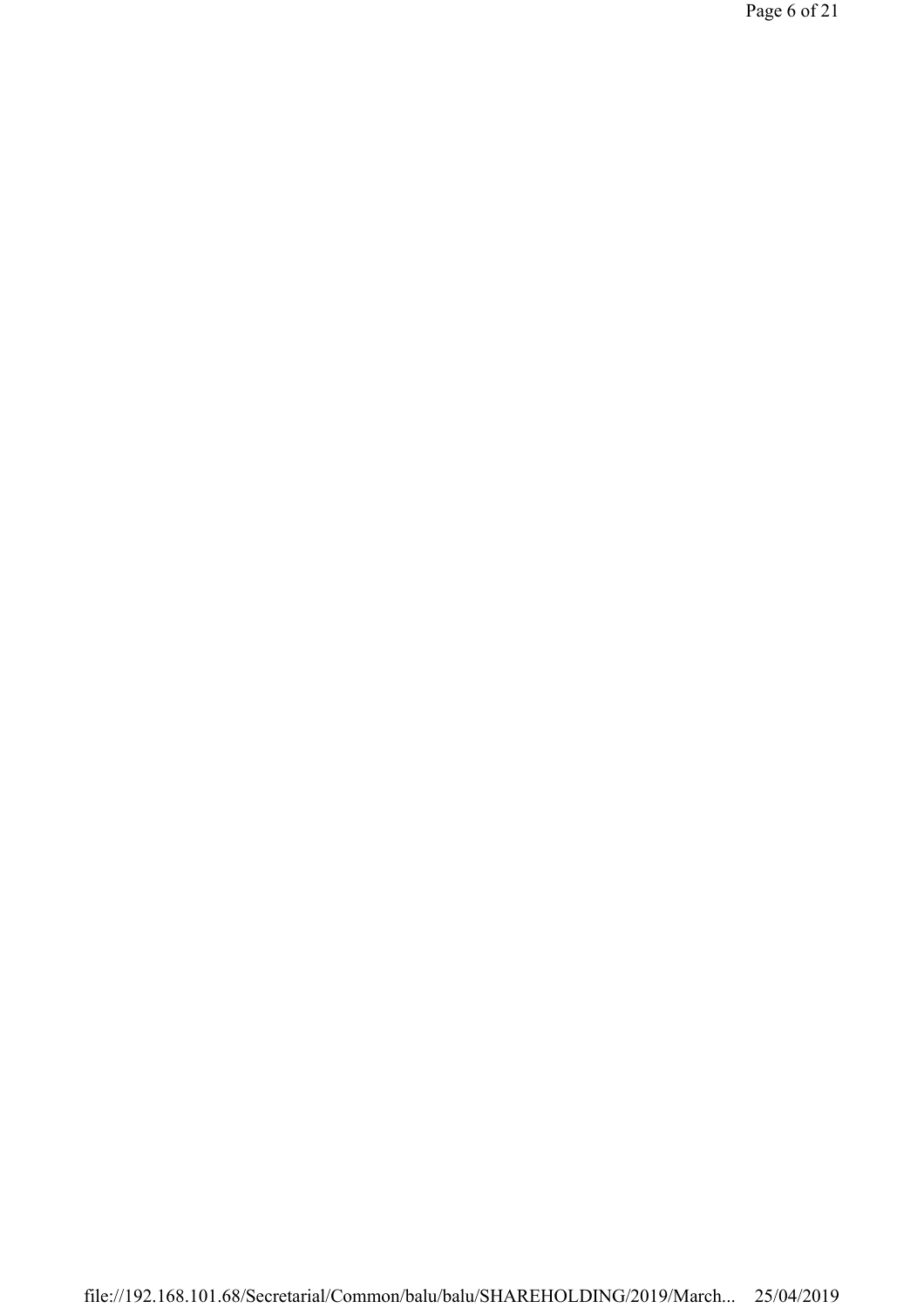|                                                                                        | Table II - Statement showing shareholding pattern of the Promoter and Promoter Group |                                       |                                                           |                                                                                               |                                                           |                                        |                                                                  |                                                  |                                         |  |
|----------------------------------------------------------------------------------------|--------------------------------------------------------------------------------------|---------------------------------------|-----------------------------------------------------------|-----------------------------------------------------------------------------------------------|-----------------------------------------------------------|----------------------------------------|------------------------------------------------------------------|--------------------------------------------------|-----------------------------------------|--|
|                                                                                        | No. Of<br><b>Shares</b><br>Underlying                                                | No. of<br><b>Shares</b><br>Underlying | No. Of Shares<br>Underlying<br>Outstanding<br>convertible | Shareholding, as a<br>% assuming full<br>conversion of<br>convertible<br>securities (as a     |                                                           | Number of<br>Locked in<br>shares (XII) | Number of Shares<br>pledged or<br>otherwise<br>encumbered (XIII) |                                                  | Number of<br>equity shares              |  |
| Sr.                                                                                    | Outstanding<br>convertible<br>securities $(X)$                                       | Outstanding<br>Warrants<br>$(X_i)$    | securities and<br>No. Of<br>Warrants (Xi)<br>(a)          | percentage of<br>diluted share<br>capital) $(XI)$ =<br>$(VII)+(X)$ As a %<br>of $(A+B+C2)$    | As a %<br>of total<br>No.<br>Shares<br>(a)<br>held<br>(b) |                                        | No. (a)                                                          | As a $%$<br>of total<br><b>Shares</b><br>held(b) | held in<br>dematerialized<br>form (XIV) |  |
| A                                                                                      |                                                                                      |                                       |                                                           | Table II - Statement showing shareholding pattern of the Promoter and Promoter Group          |                                                           |                                        |                                                                  |                                                  |                                         |  |
| (1)                                                                                    | Indian                                                                               |                                       |                                                           |                                                                                               |                                                           |                                        |                                                                  |                                                  |                                         |  |
| (a)                                                                                    |                                                                                      |                                       |                                                           | 2.22                                                                                          |                                                           |                                        | 8172459                                                          | 99.79                                            | 8189479                                 |  |
| (d)                                                                                    |                                                                                      |                                       |                                                           | 8.49                                                                                          |                                                           |                                        | 27981240                                                         | 89.17                                            | 31381240                                |  |
| Sub-Total (A)<br>(1)                                                                   |                                                                                      |                                       |                                                           | 10.71                                                                                         |                                                           |                                        | 36153699                                                         | 91.36                                            | 39570719                                |  |
| (2)                                                                                    | Foreign                                                                              |                                       |                                                           |                                                                                               |                                                           |                                        |                                                                  |                                                  |                                         |  |
| (e)                                                                                    |                                                                                      |                                       |                                                           | 0.84                                                                                          |                                                           |                                        | $\boldsymbol{0}$                                                 | $\boldsymbol{0}$                                 | 3086435                                 |  |
| Sub-Total $(A)$<br>(2)                                                                 |                                                                                      |                                       |                                                           | 0.84                                                                                          |                                                           |                                        | $\mathbf{0}$                                                     | $\mathbf{0}$                                     | 3086435                                 |  |
| Total<br>Shareholding<br>of Promoter<br>and Promoter<br>Group $(A)=A)$<br>$(1)+(A)(2)$ |                                                                                      |                                       |                                                           | 11.54                                                                                         |                                                           |                                        | 36153699 84.75                                                   |                                                  | 42657154                                |  |
| B                                                                                      |                                                                                      |                                       |                                                           | Table III - Statement showing shareholding pattern of the Public shareholder                  |                                                           |                                        |                                                                  |                                                  |                                         |  |
| (1)                                                                                    | Institutions                                                                         |                                       |                                                           |                                                                                               |                                                           |                                        |                                                                  |                                                  |                                         |  |
| (e)                                                                                    |                                                                                      |                                       |                                                           | 0.04                                                                                          |                                                           |                                        |                                                                  |                                                  | 139302                                  |  |
| (f)                                                                                    |                                                                                      |                                       |                                                           | 63.65                                                                                         |                                                           |                                        |                                                                  |                                                  | 235227388                               |  |
| (i)                                                                                    |                                                                                      |                                       |                                                           | $\mathbf{0}$                                                                                  |                                                           |                                        |                                                                  |                                                  | $\boldsymbol{0}$                        |  |
| $Sub-Total(B)$<br>(1)                                                                  |                                                                                      |                                       |                                                           | 63.69                                                                                         |                                                           |                                        |                                                                  |                                                  | 235366690                               |  |
| (3)                                                                                    | Non-institutions                                                                     |                                       |                                                           |                                                                                               |                                                           |                                        |                                                                  |                                                  |                                         |  |
| (a(i))                                                                                 |                                                                                      |                                       |                                                           | 15.01                                                                                         |                                                           |                                        |                                                                  |                                                  | 54883925                                |  |
| (a(ii))                                                                                |                                                                                      |                                       |                                                           | 2.65                                                                                          |                                                           |                                        |                                                                  |                                                  | 9052174                                 |  |
| (b)                                                                                    |                                                                                      |                                       |                                                           | 0.02                                                                                          |                                                           |                                        |                                                                  |                                                  | 73858                                   |  |
| (e)                                                                                    |                                                                                      |                                       |                                                           | 7.1                                                                                           |                                                           |                                        |                                                                  |                                                  | 19100902                                |  |
| Sub-Total (B)<br>(3)                                                                   |                                                                                      |                                       |                                                           | 24.77                                                                                         |                                                           |                                        |                                                                  |                                                  | 83110859                                |  |
| <b>Total Public</b><br>Shareholding<br>$(B)= (B)(1) +$<br>$(B)(2)+(B)(3)$              |                                                                                      |                                       |                                                           | 88.46                                                                                         |                                                           |                                        |                                                                  |                                                  | 318477549                               |  |
| C                                                                                      |                                                                                      |                                       |                                                           | Table IV - Statement showing shareholding pattern of the Non Promoter- Non Public shareholder |                                                           |                                        |                                                                  |                                                  |                                         |  |
| Total<br>$(A+B+C2)$                                                                    |                                                                                      |                                       |                                                           | 100                                                                                           |                                                           |                                        |                                                                  |                                                  | 361134703                               |  |
| Total<br>$(A+B+C)$                                                                     |                                                                                      |                                       |                                                           | 100                                                                                           |                                                           |                                        | 36153699                                                         | 9.78                                             | 361134703                               |  |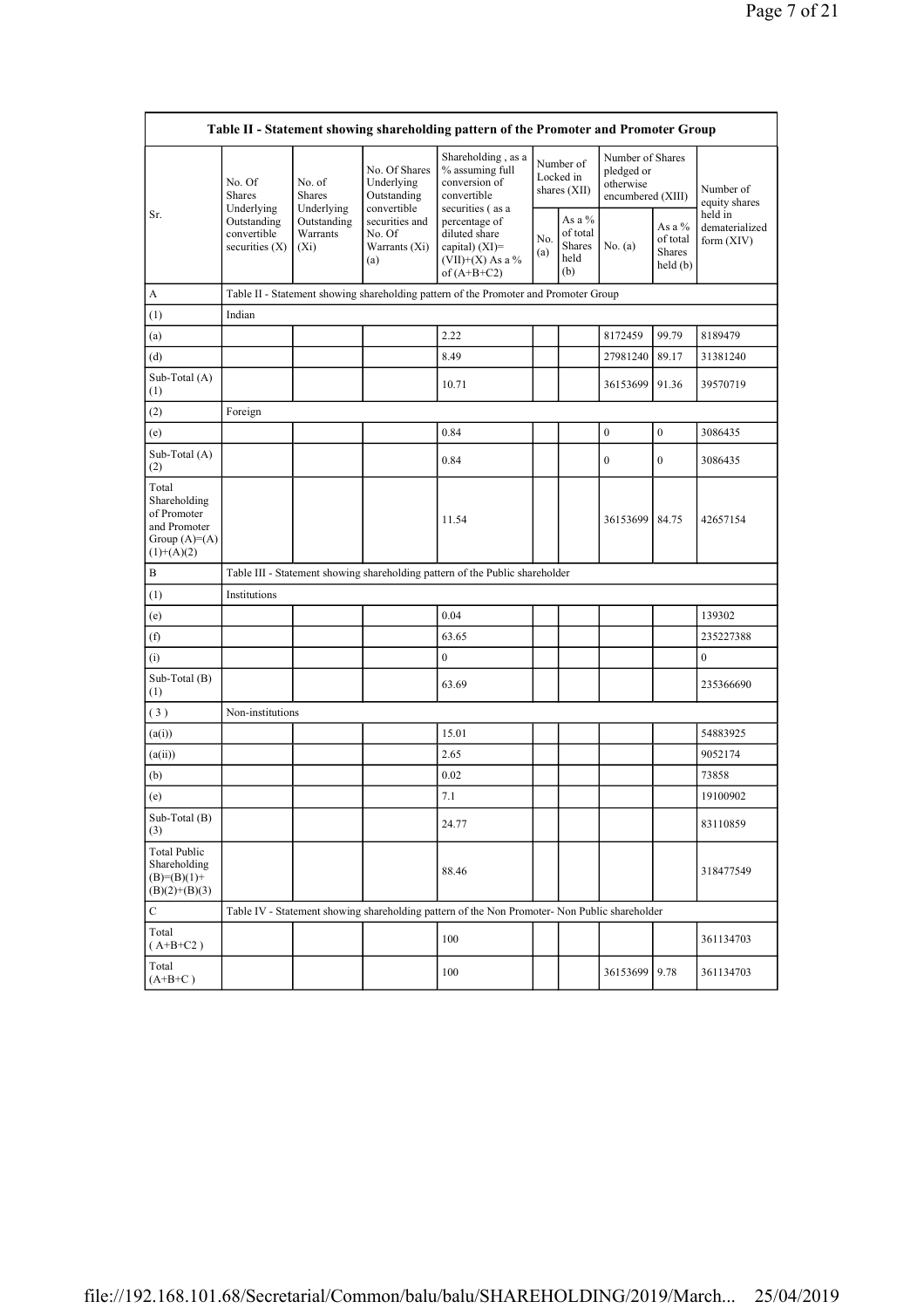|                                                                                                                                                                                           |                                                               | Individuals/Hindu undivided Family |                       |  |
|-------------------------------------------------------------------------------------------------------------------------------------------------------------------------------------------|---------------------------------------------------------------|------------------------------------|-----------------------|--|
| Searial No.                                                                                                                                                                               | $1\,$                                                         | $\sqrt{2}$                         |                       |  |
| Name of the<br>Shareholders (I)                                                                                                                                                           | Abhijit Rajan                                                 | Jagdish Rajan                      | Click here to go back |  |
| PAN(II)                                                                                                                                                                                   | AAEPR0342J                                                    | AACPR1248M                         | Total                 |  |
| No. of fully paid<br>up equity shares<br>held (IV)                                                                                                                                        | 8172459                                                       | 17020                              | 8189479               |  |
| No. Of Partly paid-<br>up equity shares<br>held (V)                                                                                                                                       |                                                               |                                    |                       |  |
| No. Of shares<br>underlying<br>Depository<br>Receipts (VI)                                                                                                                                |                                                               |                                    |                       |  |
| Total nos. shares<br>held $(VII) = (IV) +$<br>$(V)$ + $(VI)$                                                                                                                              | 8172459                                                       | 17020                              | 8189479               |  |
| Shareholding as a<br>% of total no. of<br>shares (calculated<br>as per SCRR,<br>1957) (VIII) As a<br>% of $(A+B+C2)$                                                                      | 2.21                                                          | $\bf{0}$                           | 2.22                  |  |
|                                                                                                                                                                                           | Number of Voting Rights held in each class of securities (IX) |                                    |                       |  |
| Class eg:X                                                                                                                                                                                | 8172459                                                       | 17020                              | 8189479               |  |
| Class eg:y                                                                                                                                                                                |                                                               |                                    |                       |  |
| Total                                                                                                                                                                                     | 8172459                                                       | 17020                              | 8189479               |  |
| Total as a % of<br><b>Total Voting rights</b>                                                                                                                                             | 2.21                                                          | $\bf{0}$                           | 2.22                  |  |
| No. Of Shares<br>Underlying<br>Outstanding<br>convertible<br>securities $(X)$                                                                                                             |                                                               |                                    |                       |  |
| No. of Shares<br>Underlying<br>Outstanding<br>Warrants (Xi)                                                                                                                               |                                                               |                                    |                       |  |
| No. Of Shares<br>Underlying<br>Outstanding<br>convertible<br>securities and No.<br>Of Warrants (Xi)<br>(a)                                                                                |                                                               |                                    |                       |  |
| Shareholding, as a<br>% assuming full<br>conversion of<br>convertible<br>securities (as a<br>percentage of<br>diluted share<br>capital) (XI)= (VII)<br>$+(Xi)(a)$ As a % of<br>$(A+B+C2)$ | 2.21                                                          | $\bf{0}$                           | 2.22                  |  |
| Number of Locked in shares (XII)                                                                                                                                                          |                                                               |                                    |                       |  |
| No. (a)                                                                                                                                                                                   |                                                               |                                    |                       |  |
| As a % of total<br>Shares held (b)                                                                                                                                                        |                                                               |                                    |                       |  |
|                                                                                                                                                                                           | Number of Shares pledged or otherwise encumbered (XIII)       |                                    |                       |  |
| No. (a)                                                                                                                                                                                   | 8172459                                                       | $\bf{0}$                           | 8172459               |  |
| As a % of total<br>Shares held (b)                                                                                                                                                        | 100                                                           | $\bf{0}$                           | 99.79                 |  |
| Number of equity<br>shares held in<br>dematerialized<br>form (XIV)                                                                                                                        | 8172459                                                       | 17020                              | 8189479               |  |
| Reason for not providing PAN                                                                                                                                                              |                                                               |                                    |                       |  |
| Reason for not<br>providing PAN                                                                                                                                                           |                                                               |                                    |                       |  |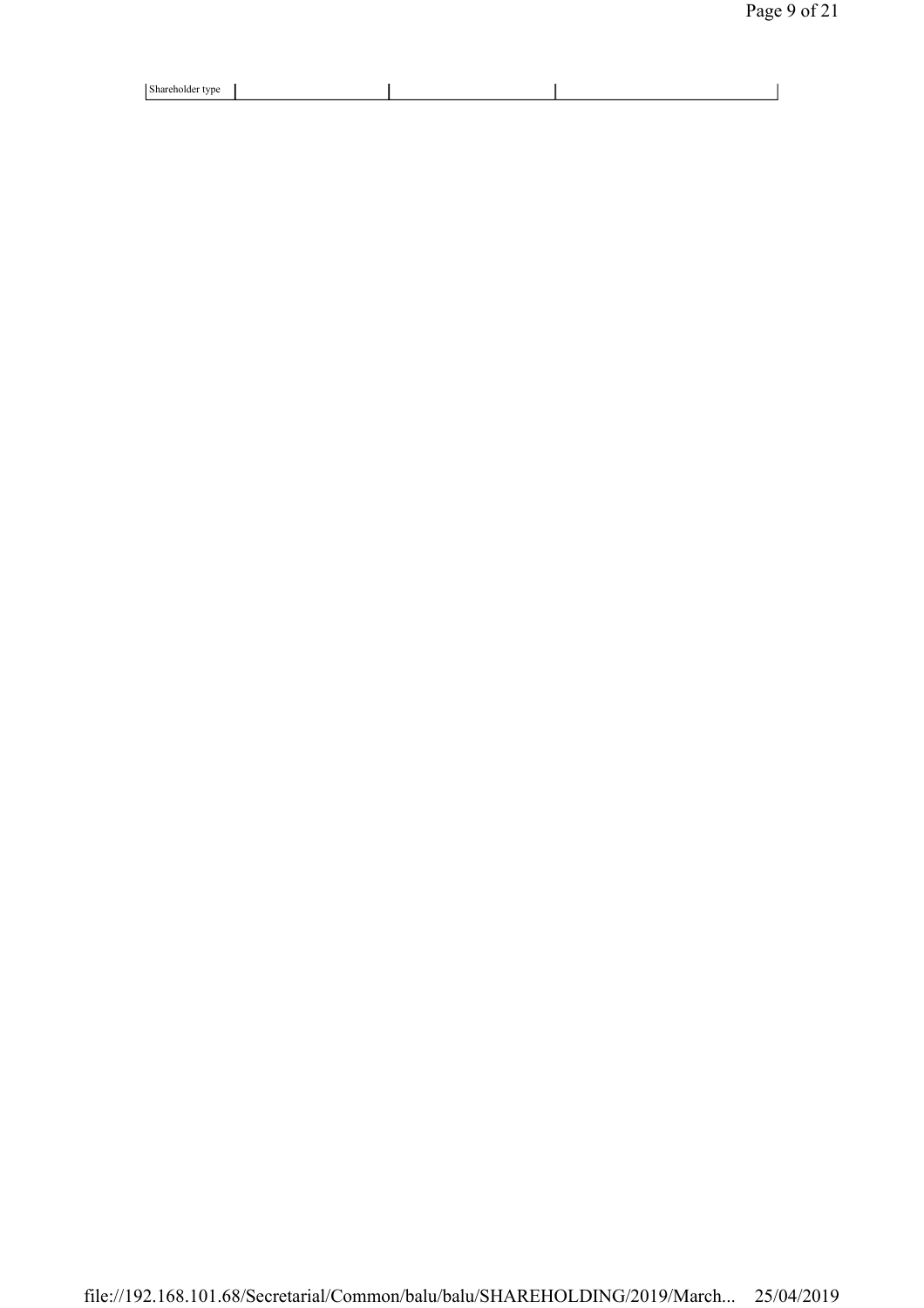| Searial No.                                                                                                                                                                              | $\mathbf{1}$                                            | $\overline{c}$                                                | $\overline{\mathbf{3}}$              | $\overline{4}$                       |                          |
|------------------------------------------------------------------------------------------------------------------------------------------------------------------------------------------|---------------------------------------------------------|---------------------------------------------------------------|--------------------------------------|--------------------------------------|--------------------------|
| Category                                                                                                                                                                                 | <b>Bodies Corporate</b>                                 | <b>Bodies Corporate</b>                                       | <b>Bodies Corporate</b>              | <b>Bodies Corporate</b>              | Click here to<br>go back |
| Name of the<br>Shareholders (I)                                                                                                                                                          | Ltd                                                     | Pacific Energy Pvt   Devyani Estate And<br>Properties Pvt Ltd | Nikhita Estate<br>Developers Pvt Ltd | Ellora Organic<br>Industries Pvt Ltd |                          |
| PAN(II)                                                                                                                                                                                  | AACCP0544P                                              | AAACD3825H                                                    | AABCN6484D                           | AABCE0815F                           | Total                    |
| No. of the<br>Shareholders (I)                                                                                                                                                           | $\mathbf{1}$                                            | 1                                                             | 1                                    | $\mathbf{1}$                         | $\overline{4}$           |
| No. of fully paid<br>up equity shares<br>held (IV)                                                                                                                                       | 17913015                                                | 7182805                                                       | 3485420                              | 2800000                              | 31381240                 |
| No. Of Partly paid-<br>up equity shares<br>held(V)                                                                                                                                       |                                                         |                                                               |                                      |                                      |                          |
| No. Of shares<br>underlying<br>Depository<br>Receipts (VI)                                                                                                                               |                                                         |                                                               |                                      |                                      |                          |
| Total nos. shares<br>held $(VII) = (IV) +$<br>$(V)$ + $(VI)$                                                                                                                             | 17913015                                                | 7182805                                                       | 3485420                              | 2800000                              | 31381240                 |
| Shareholding as a<br>% of total no. of<br>shares (calculated<br>as per SCRR,<br>1957) (VIII) As a<br>% of $(A+B+C2)$                                                                     | 4.85                                                    | 1.94                                                          | 0.94                                 | 0.76                                 | 8.49                     |
|                                                                                                                                                                                          |                                                         | Number of Voting Rights held in each class of securities (IX) |                                      |                                      |                          |
| Class eg: X                                                                                                                                                                              | 17913015                                                | 7182805                                                       | 3485420                              | 2800000                              | 31381240                 |
| Class eg:y                                                                                                                                                                               |                                                         |                                                               |                                      |                                      |                          |
| Total                                                                                                                                                                                    | 17913015                                                | 7182805                                                       | 3485420                              | 2800000                              | 31381240                 |
| Total as a % of<br><b>Total Voting rights</b>                                                                                                                                            | 4.85                                                    | 1.94                                                          | 0.94                                 | 0.76                                 | 8.49                     |
| No. Of Shares<br>Underlying<br>Outstanding<br>convertible<br>securities $(X)$                                                                                                            |                                                         |                                                               |                                      |                                      |                          |
| No. of Shares<br>Underlying<br>Outstanding<br>Warrants (Xi)                                                                                                                              |                                                         |                                                               |                                      |                                      |                          |
| No. Of Shares<br>Underlying<br>Outstanding<br>convertible<br>securities and No.<br>Of Warrants (Xi)<br>(a)                                                                               |                                                         |                                                               |                                      |                                      |                          |
| Shareholding, as a<br>% assuming full<br>conversion of<br>convertible<br>securities (as a<br>percentage of<br>diluted share<br>capital) $(XI) = (VII)$<br>$+(X)$ As a % of<br>$(A+B+C2)$ | 4.85                                                    | 1.94                                                          | 0.94                                 | 0.76                                 | 8.49                     |
| Number of Locked in shares (XII)                                                                                                                                                         |                                                         |                                                               |                                      |                                      |                          |
| No. (a)                                                                                                                                                                                  |                                                         |                                                               |                                      |                                      |                          |
| As a % of total<br>Shares held (b)                                                                                                                                                       |                                                         |                                                               |                                      |                                      |                          |
|                                                                                                                                                                                          | Number of Shares pledged or otherwise encumbered (XIII) |                                                               |                                      |                                      |                          |
| No. (a)                                                                                                                                                                                  | 14513015                                                | 7182805                                                       | 3485420                              | 2800000                              | 27981240                 |
| As a % of total<br>Shares held (b)                                                                                                                                                       | 81.02                                                   | 100                                                           | 100                                  | 100                                  | 89.17                    |
| Number of equity<br>shares held in                                                                                                                                                       | 17913015                                                | 7182805                                                       | 3485420                              | 2800000                              | 31381240                 |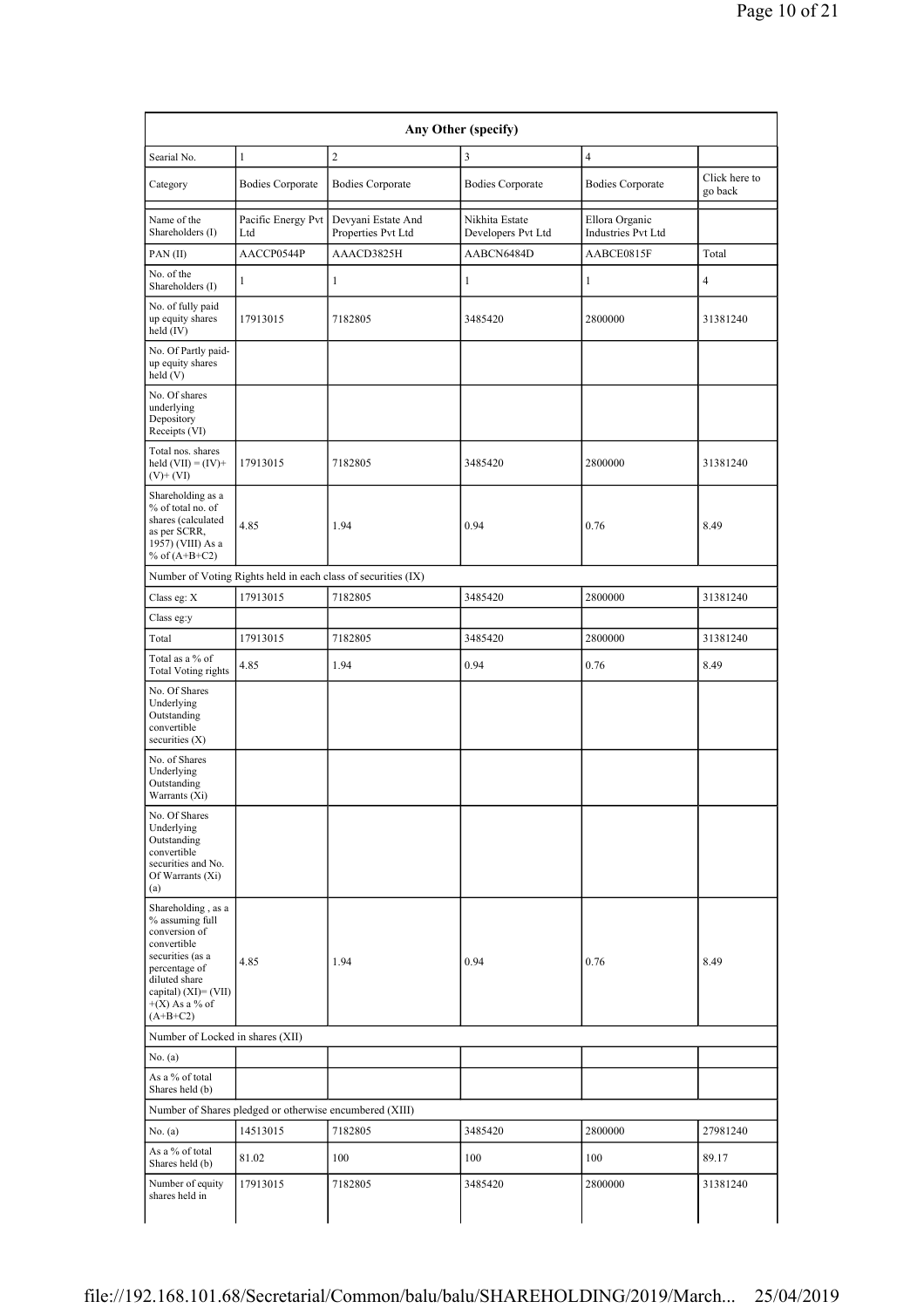| dematerialized<br>form $(XIV)$  |  |  |  |  |  |  |  |
|---------------------------------|--|--|--|--|--|--|--|
| Reason for not providing PAN    |  |  |  |  |  |  |  |
| Reason for not<br>providing PAN |  |  |  |  |  |  |  |
| Shareholder type                |  |  |  |  |  |  |  |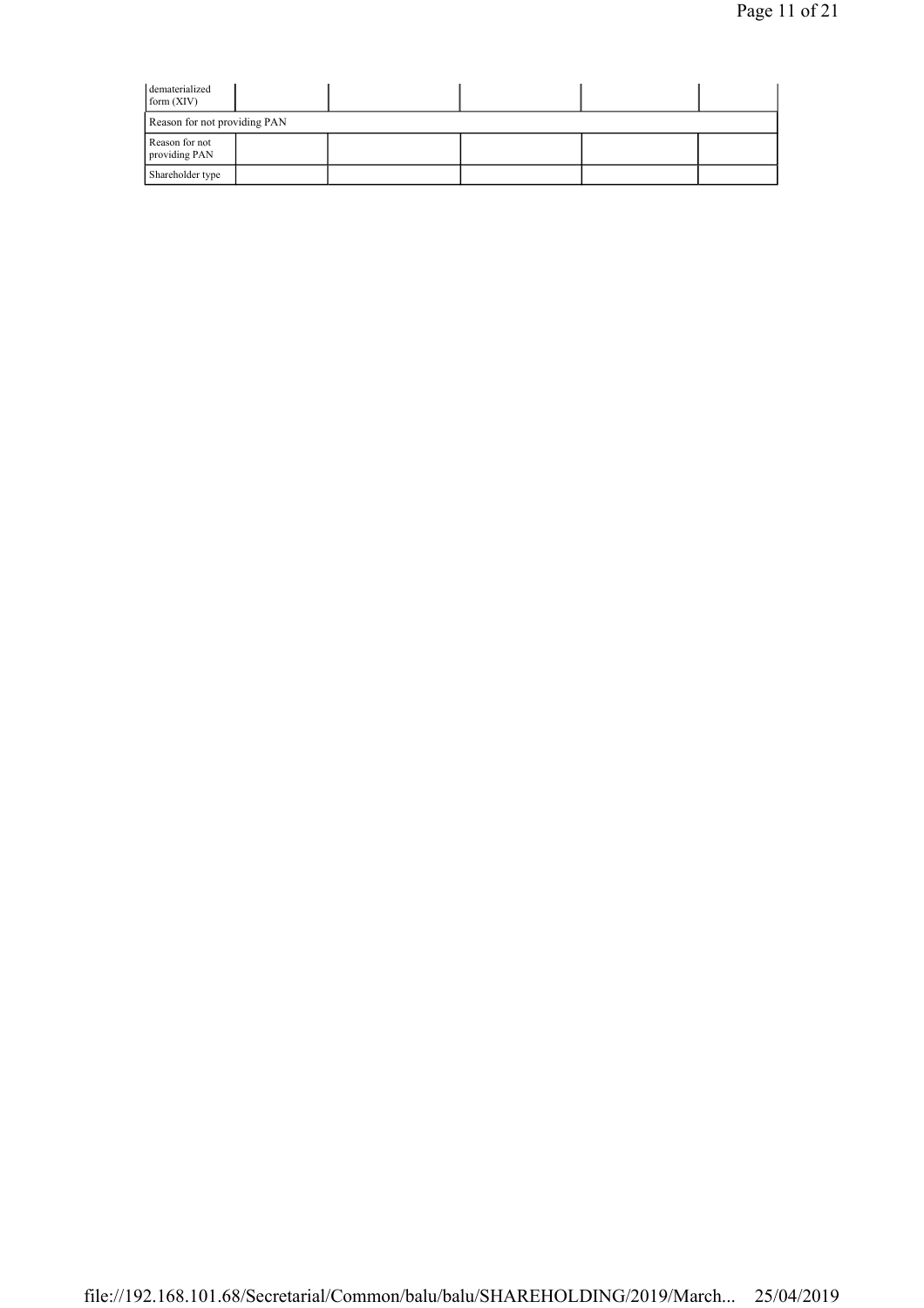| Searial No.                                                                                                                                                                              | $\mathbf{1}$                                                  |                       |
|------------------------------------------------------------------------------------------------------------------------------------------------------------------------------------------|---------------------------------------------------------------|-----------------------|
| Category                                                                                                                                                                                 | <b>Bodies Corporate</b>                                       |                       |
| Name of the<br>Shareholders (I)                                                                                                                                                          | Masayor Enterprises Limited                                   | Click here to go back |
| PAN(II)                                                                                                                                                                                  | AAECM7848R                                                    | Total                 |
| No. of the<br>Shareholders (I)                                                                                                                                                           | $\mathbf{1}$                                                  | $\mathbf{1}$          |
| No. of fully paid<br>up equity shares<br>held (IV)                                                                                                                                       | 3086435                                                       | 3086435               |
| No. Of Partly paid-<br>up equity shares<br>$\text{held}(V)$                                                                                                                              |                                                               |                       |
| No. Of shares<br>underlying<br>Depository<br>Receipts (VI)                                                                                                                               |                                                               |                       |
| Total nos. shares<br>held $(VII) = (IV) +$<br>$(V)$ + $(VI)$                                                                                                                             | 3086435                                                       | 3086435               |
| Shareholding as a<br>% of total no. of<br>shares (calculated<br>as per SCRR,<br>1957) (VIII) As a<br>% of $(A+B+C2)$                                                                     | 0.84                                                          | 0.84                  |
|                                                                                                                                                                                          | Number of Voting Rights held in each class of securities (IX) |                       |
| Class eg: X                                                                                                                                                                              | 3086435                                                       | 3086435               |
| Class eg:y                                                                                                                                                                               |                                                               |                       |
| Total                                                                                                                                                                                    | 3086435                                                       | 3086435               |
| Total as a % of<br><b>Total Voting rights</b>                                                                                                                                            | 0.84                                                          | 0.84                  |
| No. Of Shares<br>Underlying<br>Outstanding<br>convertible<br>securities $(X)$                                                                                                            |                                                               |                       |
| No. of Shares<br>Underlying<br>Outstanding<br>Warrants (Xi)                                                                                                                              |                                                               |                       |
| No. Of Shares<br>Underlying<br>Outstanding<br>convertible<br>securities and No.<br>Of Warrants $(Xi)$<br>(a)                                                                             |                                                               |                       |
| Shareholding, as a<br>% assuming full<br>conversion of<br>convertible<br>securities (as a<br>percentage of<br>diluted share<br>capital) $(XI) = (VII)$<br>$+(X)$ As a % of<br>$(A+B+C2)$ | 0.84                                                          | 0.84                  |
| Number of Locked in shares (XII)                                                                                                                                                         |                                                               |                       |
| No. (a)                                                                                                                                                                                  |                                                               |                       |
| As a % of total<br>Shares held (b)                                                                                                                                                       |                                                               | $\boldsymbol{0}$      |
|                                                                                                                                                                                          | Number of Shares pledged or otherwise encumbered (XIII)       |                       |
| No. $(a)$                                                                                                                                                                                | $\mathbf{0}$                                                  | $\boldsymbol{0}$      |
| As a % of total<br>Shares held (b)                                                                                                                                                       | $\overline{0}$                                                | $\boldsymbol{0}$      |
| Number of equity<br>shares held in<br>dematerialized<br>form (XIV)                                                                                                                       | 3086435                                                       | 3086435               |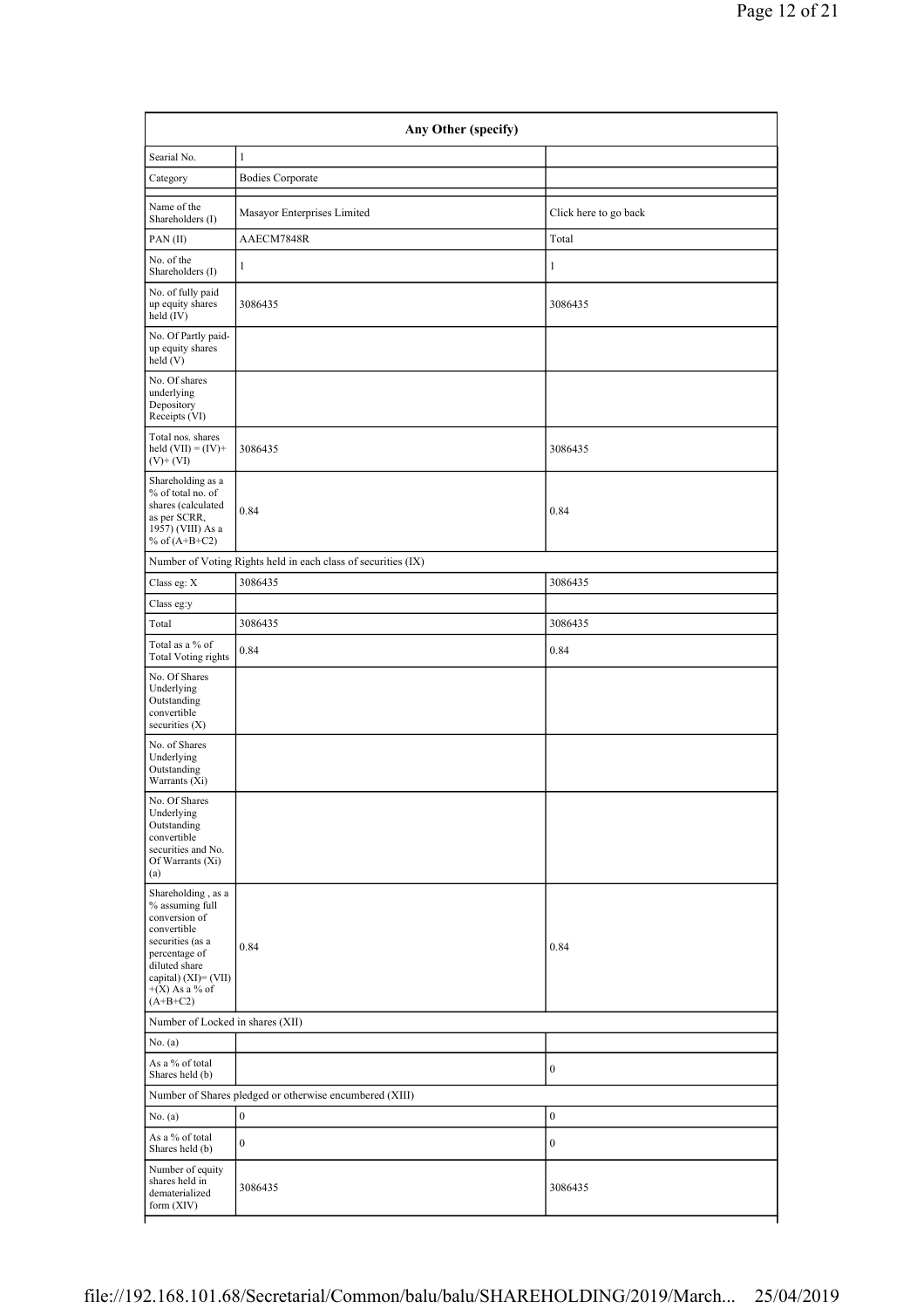| Reason for not providing PAN    |  |  |  |  |  |  |  |
|---------------------------------|--|--|--|--|--|--|--|
| Reason for not<br>providing PAN |  |  |  |  |  |  |  |
| Shareholder type                |  |  |  |  |  |  |  |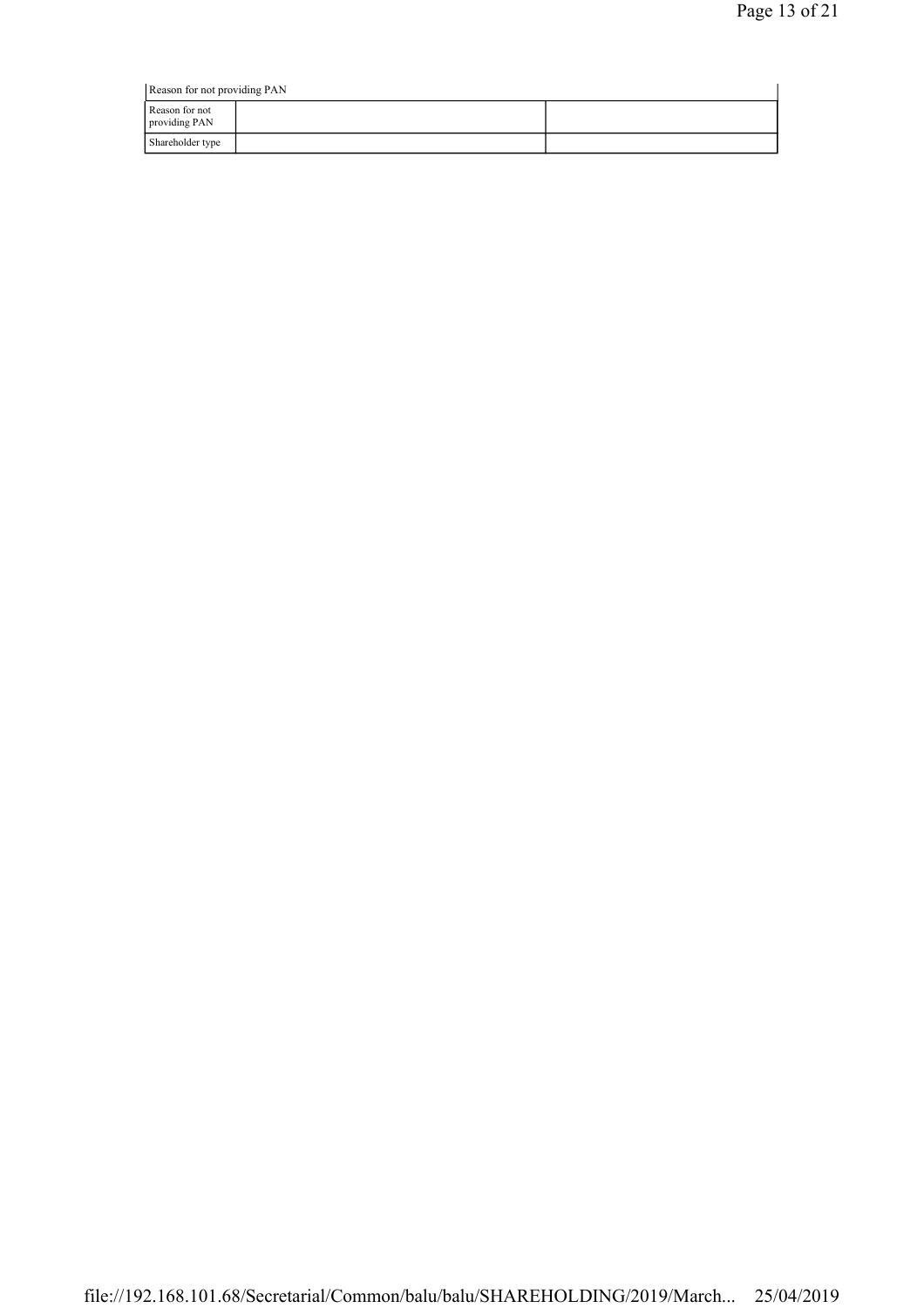| <b>Financial Institutions/ Banks</b>                                                                                                                                                     |                                  |                          |                         |                   |                   |                   |                          |  |
|------------------------------------------------------------------------------------------------------------------------------------------------------------------------------------------|----------------------------------|--------------------------|-------------------------|-------------------|-------------------|-------------------|--------------------------|--|
| Searial No.                                                                                                                                                                              | $\mathbf{1}$                     | $\overline{c}$           | 3                       | $\overline{4}$    | 5                 | 6                 | $\overline{7}$           |  |
| Name of the<br>Shareholders (I)                                                                                                                                                          | Canara Bank-<br>Mumbai           | <b>ICICI Bank</b><br>Ltd | Punjab National<br>Bank | Syndicate<br>Bank | Bank Of<br>Baroda | Allahabad<br>Bank | <b>IDBI</b> Bank<br>Ltd. |  |
| PAN(II)                                                                                                                                                                                  | AAACC6106G                       | AAACI1195H               | AAACP0165G              | AACCS4699E        | AAACB1534F        | AACCA8464F        | AABCI8842G               |  |
| No. of fully paid<br>up equity shares<br>held $(IV)$                                                                                                                                     | 52814769                         | 39272129                 | 24209101                | 22696508          | 22104507          | 19582216          | 14053827                 |  |
| No. Of Partly paid-<br>up equity shares<br>held (V)                                                                                                                                      |                                  |                          |                         |                   |                   |                   |                          |  |
| No. Of shares<br>underlying<br>Depository<br>Receipts (VI)                                                                                                                               |                                  |                          |                         |                   |                   |                   |                          |  |
| Total nos. shares<br>held $(VII) = (IV) +$<br>$(V)$ + $(VI)$                                                                                                                             | 52814769                         | 39272129                 | 24209101                | 22696508          | 22104507          | 19582216          | 14053827                 |  |
| Shareholding as a<br>% of total no. of<br>shares (calculated<br>as per SCRR,<br>1957) (VIII) As a<br>% of $(A+B+C2)$                                                                     | 14.29                            | 10.63                    | 6.55                    | 6.14              | 5.98              | 5.3               | 3.8                      |  |
| Number of Voting Rights held in each class of securities (IX)                                                                                                                            |                                  |                          |                         |                   |                   |                   |                          |  |
| Class eg: X                                                                                                                                                                              | 52814769                         | 39272129                 | 24209101                | 22696508          | 22104507          | 19582216          | 14053827                 |  |
| Class eg:y                                                                                                                                                                               |                                  |                          |                         |                   |                   |                   |                          |  |
| Total                                                                                                                                                                                    | 52814769                         | 39272129                 | 24209101                | 22696508          | 22104507          | 19582216          | 14053827                 |  |
| Total as a % of<br>Total Voting rights                                                                                                                                                   | 14.29                            | 10.63                    | 6.55                    | 6.14              | 5.98              | 5.3               | 3.8                      |  |
| No. Of Shares<br>Underlying<br>Outstanding<br>convertible<br>securities $(X)$                                                                                                            |                                  |                          |                         |                   |                   |                   |                          |  |
| No. of Shares<br>Underlying<br>Outstanding<br>Warrants (Xi)                                                                                                                              |                                  |                          |                         |                   |                   |                   |                          |  |
| No. Of Shares<br>Underlying<br>Outstanding<br>convertible<br>securities and No.<br>Of Warrants (Xi)<br>(a)                                                                               |                                  |                          |                         |                   |                   |                   |                          |  |
| Shareholding, as a<br>% assuming full<br>conversion of<br>convertible<br>securities (as a<br>percentage of<br>diluted share<br>capital) $(XI) = (VII)$<br>$+(X)$ As a % of<br>$(A+B+C2)$ | 14.29                            | 10.63                    | 6.55                    | 6.14              | 5.98              | 5.3               | 3.8                      |  |
|                                                                                                                                                                                          | Number of Locked in shares (XII) |                          |                         |                   |                   |                   |                          |  |
| No. (a)                                                                                                                                                                                  |                                  |                          |                         |                   |                   |                   |                          |  |
| As a % of total<br>Shares held (b)                                                                                                                                                       |                                  |                          |                         |                   |                   |                   |                          |  |
| Number of equity<br>shares held in<br>dematerialized<br>form (XIV)                                                                                                                       | 52814769                         | 39272129                 | 24209101                | 22696508          | 22104507          | 19582216          | 14053827                 |  |
| Reason for not providing PAN                                                                                                                                                             |                                  |                          |                         |                   |                   |                   |                          |  |
| Reason for not<br>providing PAN                                                                                                                                                          |                                  |                          |                         |                   |                   |                   |                          |  |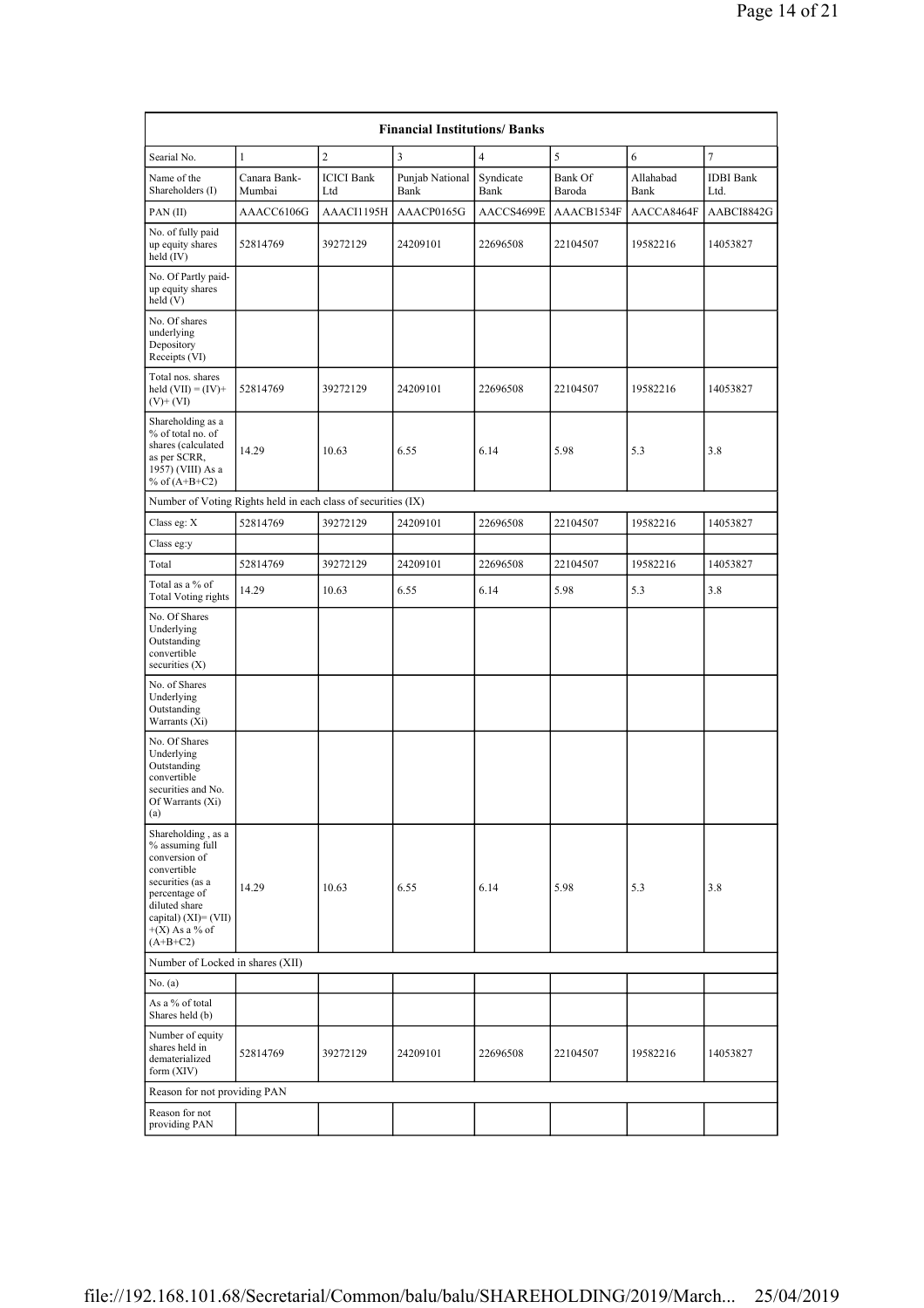|                                                                                                                                                                                          |                                                               |                         | <b>Financial Institutions/ Banks</b> |            |                     |                          |
|------------------------------------------------------------------------------------------------------------------------------------------------------------------------------------------|---------------------------------------------------------------|-------------------------|--------------------------------------|------------|---------------------|--------------------------|
| Searial No.                                                                                                                                                                              | 8                                                             | 9                       | 10                                   | 11         | 12                  |                          |
| Name of the<br>Shareholders (I)                                                                                                                                                          | Oriental Bank Of<br>Commerce                                  | United Bank Of<br>India | Union Bank Of<br>India               | Uco Bank   | Dbs Bank<br>Limited | Click here to go<br>back |
| PAN(II)                                                                                                                                                                                  | AAACO0191M                                                    | AAACU5624P              | AAACU0564G                           | AAACU3561B | AAACT4652J          | Total                    |
| No. of fully paid<br>up equity shares<br>held (IV)                                                                                                                                       | 12389240                                                      | 6362258                 | 5803088                              | 4521203    | 4124496             | 227933342                |
| No. Of Partly paid-<br>up equity shares<br>held (V)                                                                                                                                      |                                                               |                         |                                      |            |                     |                          |
| No. Of shares<br>underlying<br>Depository<br>Receipts (VI)                                                                                                                               |                                                               |                         |                                      |            |                     |                          |
| Total nos. shares<br>held $(VII) = (IV) +$<br>$(V)$ + $(VI)$                                                                                                                             | 12389240                                                      | 6362258                 | 5803088                              | 4521203    | 4124496             | 227933342                |
| Shareholding as a<br>% of total no. of<br>shares (calculated<br>as per SCRR,<br>1957) (VIII) As a<br>% of $(A+B+C2)$                                                                     | 3.35                                                          | 1.72                    | 1.57                                 | 1.22       | 1.12                | 61.67                    |
|                                                                                                                                                                                          | Number of Voting Rights held in each class of securities (IX) |                         |                                      |            |                     |                          |
| Class eg: X                                                                                                                                                                              | 12389240                                                      | 6362258                 | 5803088                              | 4521203    | 4124496             | 227933342                |
| Class eg:y                                                                                                                                                                               |                                                               |                         |                                      |            |                     |                          |
| Total                                                                                                                                                                                    | 12389240                                                      | 6362258                 | 5803088                              | 4521203    | 4124496             | 227933342                |
| Total as a % of<br><b>Total Voting rights</b>                                                                                                                                            | 3.35                                                          | 1.72                    | 1.57                                 | 1.22       | 1.12                | 61.67                    |
| No. Of Shares<br>Underlying<br>Outstanding<br>convertible<br>securities $(X)$                                                                                                            |                                                               |                         |                                      |            |                     |                          |
| No. of Shares<br>Underlying<br>Outstanding<br>Warrants (Xi)                                                                                                                              |                                                               |                         |                                      |            |                     |                          |
| No. Of Shares<br>Underlying<br>Outstanding<br>convertible<br>securities and No.<br>Of Warrants (Xi)<br>(a)                                                                               |                                                               |                         |                                      |            |                     |                          |
| Shareholding, as a<br>% assuming full<br>conversion of<br>convertible<br>securities (as a<br>percentage of<br>diluted share<br>capital) $(XI) = (VII)$<br>$+(X)$ As a % of<br>$(A+B+C2)$ | 3.35                                                          | 1.72                    | 1.57                                 | 1.22       | 1.12                | 61.67                    |
| Number of Locked in shares (XII)                                                                                                                                                         |                                                               |                         |                                      |            |                     |                          |
| No. (a)                                                                                                                                                                                  |                                                               |                         |                                      |            |                     |                          |
| As a % of total<br>Shares held (b)                                                                                                                                                       |                                                               |                         |                                      |            |                     |                          |
| Number of equity<br>shares held in<br>dematerialized<br>form (XIV)                                                                                                                       | 12389240                                                      | 6362258                 | 5803088                              | 4521203    | 4124496             | 227933342                |
| Reason for not providing PAN                                                                                                                                                             |                                                               |                         |                                      |            |                     |                          |
| Reason for not<br>providing PAN                                                                                                                                                          |                                                               |                         |                                      |            |                     |                          |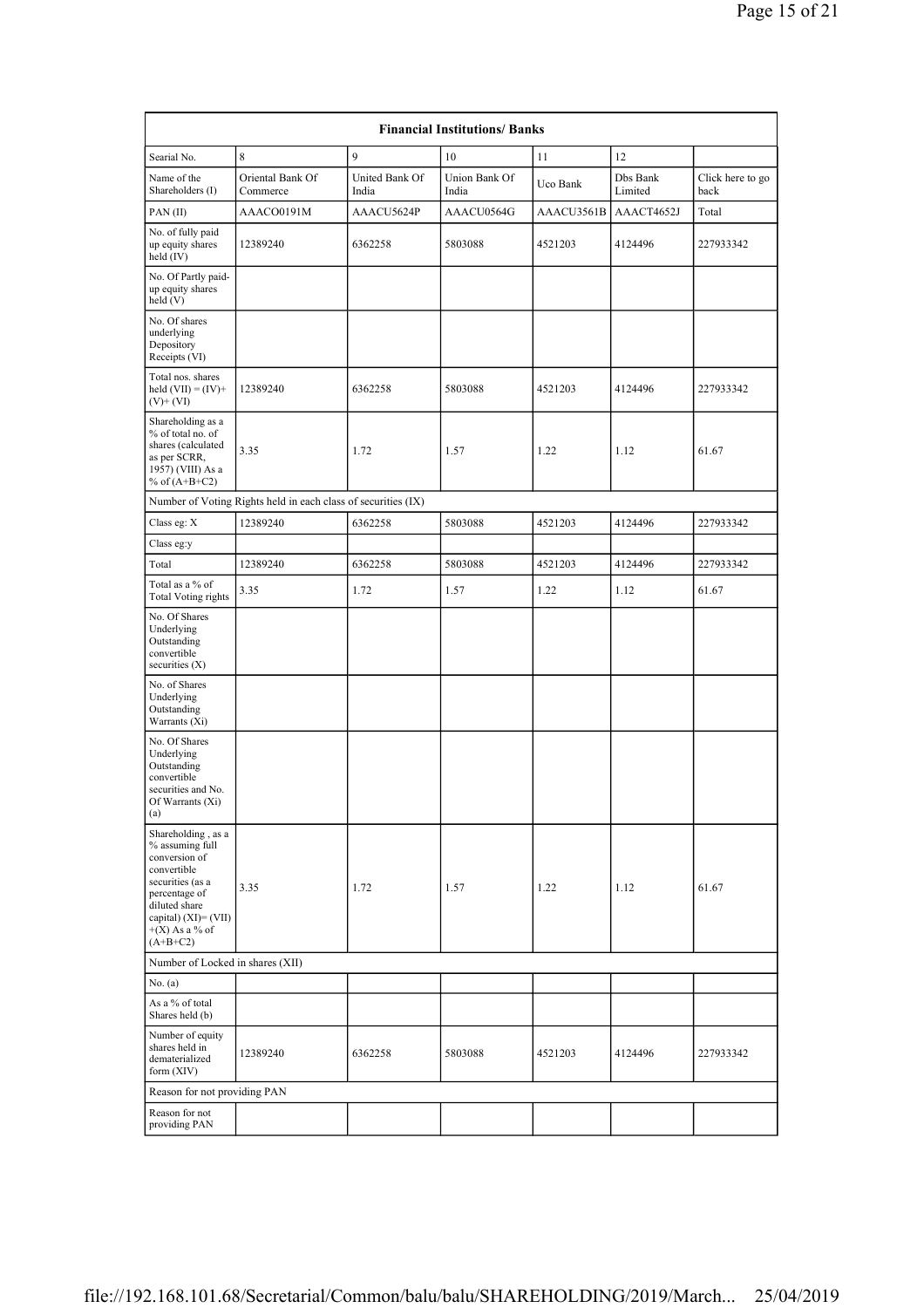|                                                                                                                                                                                          |              |                                                               | Any Other (specify)  |                |                                              |                              |                                        |
|------------------------------------------------------------------------------------------------------------------------------------------------------------------------------------------|--------------|---------------------------------------------------------------|----------------------|----------------|----------------------------------------------|------------------------------|----------------------------------------|
| Searial No.                                                                                                                                                                              | $\mathbf{1}$ | $\overline{c}$                                                | $\mathfrak{Z}$       | $\overline{4}$ | 5                                            | 6                            | $\overline{7}$                         |
| Category                                                                                                                                                                                 | <b>IEPF</b>  | Trusts                                                        | Foreign<br>Nationals | <b>HUF</b>     | Overseas Corporate<br><b>Bodies</b>          | Non-Resident<br>Indian (NRI) | Director or<br>Director's<br>Relatives |
| Category / More<br>than 1 percentage                                                                                                                                                     | Category     | More than 1<br>percentage of<br>shareholding                  | Category             | Category       | More than 1<br>percentage of<br>shareholding | Category                     | Category                               |
| Name of the<br>Shareholders (I)                                                                                                                                                          |              | Gammon India Trust                                            |                      |                | Summicorp Ltd                                |                              |                                        |
| PAN(II)                                                                                                                                                                                  |              | QACHO0002Q                                                    |                      |                | ABGFS4573B                                   |                              |                                        |
| No. of the<br>Shareholders (I)                                                                                                                                                           | 1            | 1                                                             | 8                    | 1041           | 1                                            | 224                          | $\overline{c}$                         |
| No. of fully paid<br>up equity shares<br>held (IV)                                                                                                                                       | 489187       | 5804680                                                       | 167550               | 3486500        | 4330832                                      | 300760                       | 14472                                  |
| No. Of Partly paid-<br>up equity shares<br>held(V)                                                                                                                                       |              |                                                               |                      |                |                                              |                              |                                        |
| No. Of shares<br>underlying<br>Depository<br>Receipts (VI)                                                                                                                               |              |                                                               |                      |                |                                              |                              |                                        |
| Total nos, shares<br>held $(VII) = (IV) +$<br>$(V)$ + $(VI)$                                                                                                                             | 489187       | 5804680                                                       | 167550               | 3486500        | 4330832                                      | 300760                       | 14472                                  |
| Shareholding as a<br>% of total no. of<br>shares (calculated<br>as per SCRR,<br>1957) (VIII) As a<br>% of $(A+B+C2)$                                                                     | 0.13         | 1.57                                                          | 0.05                 | 0.94           | 1.17                                         | 0.08                         | $\boldsymbol{0}$                       |
|                                                                                                                                                                                          |              | Number of Voting Rights held in each class of securities (IX) |                      |                |                                              |                              |                                        |
| Class eg: X                                                                                                                                                                              | 489187       | 5804680                                                       | 167550               | 3486500        | 4330832                                      | 300760                       | 14472                                  |
| Class eg:y                                                                                                                                                                               |              |                                                               |                      |                |                                              |                              |                                        |
| Total                                                                                                                                                                                    | 489187       | 5804680                                                       | 167550               | 3486500        | 4330832                                      | 300760                       | 14472                                  |
| Total as a % of<br><b>Total Voting rights</b>                                                                                                                                            | 0.13         | 1.57                                                          | 0.05                 | 0.94           | 1.17                                         | 0.08                         | $\boldsymbol{0}$                       |
| No. Of Shares<br>Underlying<br>Outstanding<br>convertible<br>securities $(X)$                                                                                                            |              |                                                               |                      |                |                                              |                              |                                        |
| No. of Shares<br>Underlying<br>Outstanding<br>Warrants (Xi)                                                                                                                              |              |                                                               |                      |                |                                              |                              |                                        |
| No. Of Shares<br>Underlying<br>Outstanding<br>convertible<br>securities and No.<br>Of Warrants (Xi)<br>(a)                                                                               |              |                                                               |                      |                |                                              |                              |                                        |
| Shareholding, as a<br>% assuming full<br>conversion of<br>convertible<br>securities (as a<br>percentage of<br>diluted share<br>capital) $(XI) = (VII)$<br>$+(X)$ As a % of<br>$(A+B+C2)$ | 0.13         | 1.57                                                          | 0.05                 | 0.94           | 1.17                                         | 0.08                         | $\boldsymbol{0}$                       |
| Number of Locked in shares (XII)                                                                                                                                                         |              |                                                               |                      |                |                                              |                              |                                        |
| No. (a)                                                                                                                                                                                  |              |                                                               |                      |                |                                              |                              |                                        |
| As a % of total<br>Shares held (b)                                                                                                                                                       |              |                                                               |                      |                |                                              |                              |                                        |
| Number of equity                                                                                                                                                                         |              | $\boldsymbol{0}$                                              | $\boldsymbol{0}$     | 3486500        | 4330832                                      | 296595                       | 14472                                  |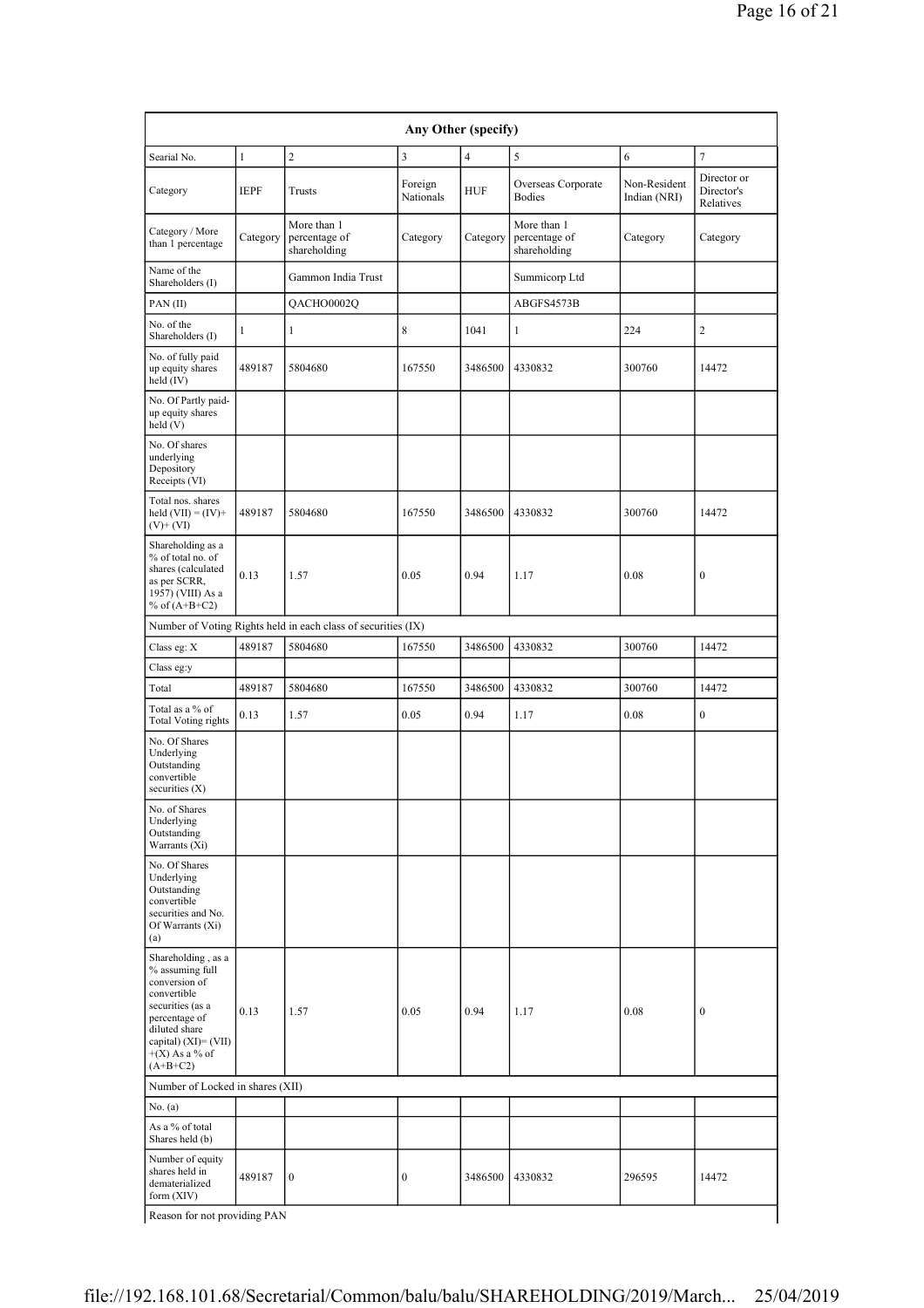| Reason for not<br>providing PAN |  |
|---------------------------------|--|
|---------------------------------|--|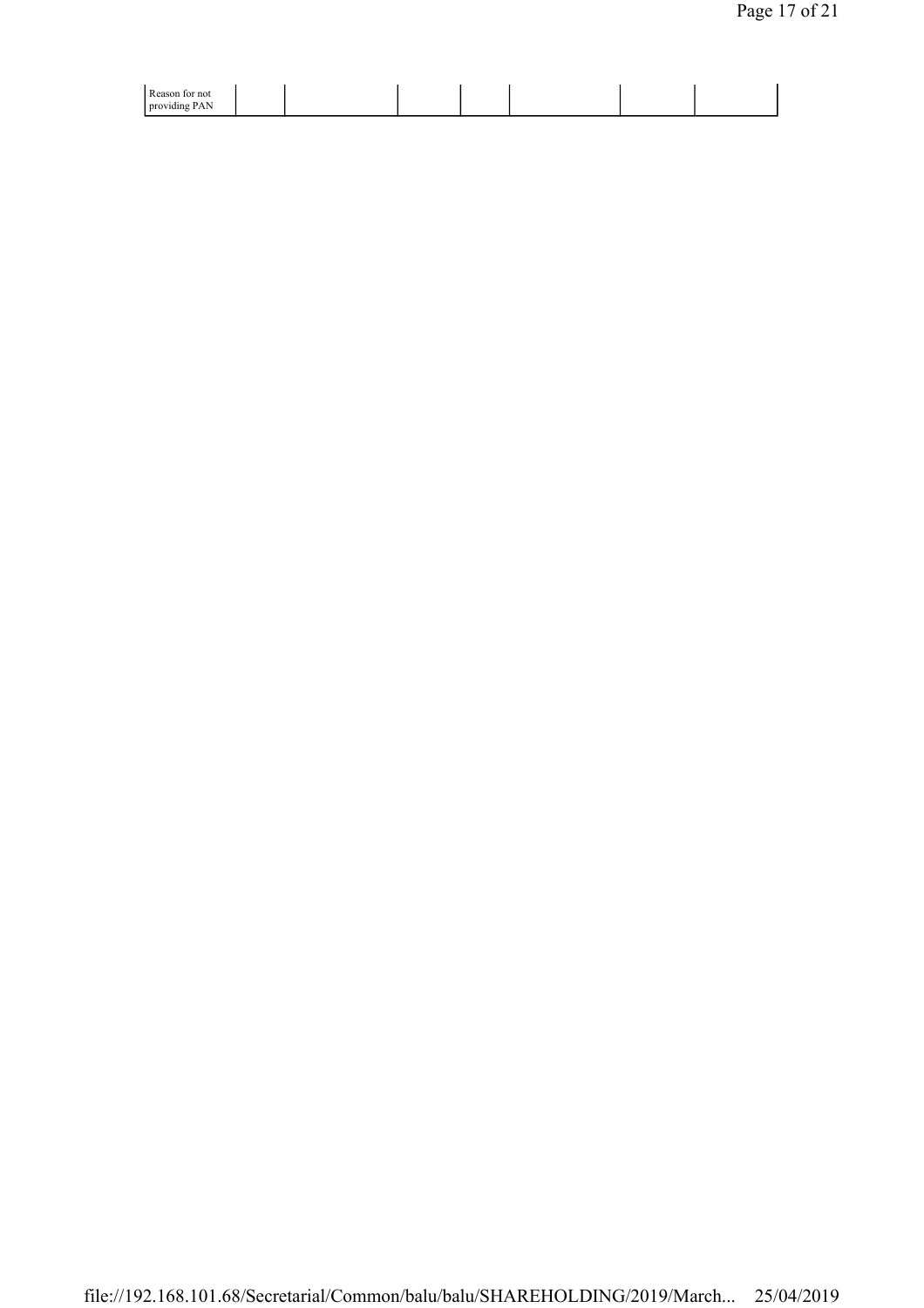|                                                                                                                                                                                          | Any Other (specify)                                           |                          |                                     |                     |                            |                  |  |
|------------------------------------------------------------------------------------------------------------------------------------------------------------------------------------------|---------------------------------------------------------------|--------------------------|-------------------------------------|---------------------|----------------------------|------------------|--|
| Searial No.                                                                                                                                                                              | 8                                                             | 9                        | 10                                  | 11                  | 12                         | 13               |  |
| Category                                                                                                                                                                                 | Non-Resident Indian<br>(NRI)                                  | Others                   | Overseas Corporate<br><b>Bodies</b> | Clearing<br>Members | <b>Bodies</b><br>Corporate | Trusts           |  |
| Category / More<br>than 1 percentage                                                                                                                                                     | Category                                                      | Category                 | Category                            | Category            | Category                   | Category         |  |
| Name of the<br>Shareholders (I)                                                                                                                                                          |                                                               | Office<br><b>Bearers</b> |                                     |                     |                            |                  |  |
| PAN(II)                                                                                                                                                                                  |                                                               |                          |                                     |                     |                            |                  |  |
| No. of the<br>Shareholders (I)                                                                                                                                                           | 329                                                           | 18                       | 1                                   | 55                  | 359                        | $\overline{c}$   |  |
| No. of fully paid<br>up equity shares<br>held (IV)                                                                                                                                       | 2302763                                                       | 41874                    | 5500                                | 830295              | 8463944                    | 435              |  |
| No. Of Partly paid-<br>up equity shares<br>held(V)                                                                                                                                       |                                                               |                          |                                     |                     |                            |                  |  |
| No. Of shares<br>underlying<br>Depository<br>Receipts (VI)                                                                                                                               |                                                               |                          |                                     |                     |                            |                  |  |
| Total nos. shares<br>held $(VII) = (IV) +$<br>$(V)$ + $(VI)$                                                                                                                             | 2302763                                                       | 41874                    | 5500                                | 830295              | 8463944                    | 435              |  |
| Shareholding as a<br>% of total no. of<br>shares (calculated<br>as per SCRR,<br>1957) (VIII) As a<br>% of $(A+B+C2)$                                                                     | 0.62                                                          | 0.01                     | $\boldsymbol{0}$                    | 0.22                | 2.29                       | $\boldsymbol{0}$ |  |
|                                                                                                                                                                                          | Number of Voting Rights held in each class of securities (IX) |                          |                                     |                     |                            |                  |  |
| Class eg: X                                                                                                                                                                              | 2302763                                                       | 41874                    | 5500                                | 830295              | 8463944                    | 435              |  |
| Class eg:y                                                                                                                                                                               |                                                               |                          |                                     |                     |                            |                  |  |
| Total                                                                                                                                                                                    | 2302763                                                       | 41874                    | 5500                                | 830295              | 8463944                    | 435              |  |
| Total as a % of<br><b>Total Voting rights</b>                                                                                                                                            | 0.62                                                          | 0.01                     | $\boldsymbol{0}$                    | 0.22                | 2.29                       | $\boldsymbol{0}$ |  |
| No. Of Shares<br>Underlying<br>Outstanding<br>convertible<br>securities (X)                                                                                                              |                                                               |                          |                                     |                     |                            |                  |  |
| No. of Shares<br>Underlying<br>Outstanding<br>Warrants (Xi)                                                                                                                              |                                                               |                          |                                     |                     |                            |                  |  |
| No. Of Shares<br>Underlying<br>Outstanding<br>convertible<br>securities and No.<br>Of Warrants (Xi)<br>(a)                                                                               |                                                               |                          |                                     |                     |                            |                  |  |
| Shareholding, as a<br>% assuming full<br>conversion of<br>convertible<br>securities (as a<br>percentage of<br>diluted share<br>capital) $(XI) = (VII)$<br>$+(X)$ As a % of<br>$(A+B+C2)$ | 0.62                                                          | 0.01                     | $\boldsymbol{0}$                    | 0.22                | 2.29                       | $\boldsymbol{0}$ |  |
| Number of Locked in shares (XII)                                                                                                                                                         |                                                               |                          |                                     |                     |                            |                  |  |
| No. (a)                                                                                                                                                                                  |                                                               |                          |                                     |                     |                            |                  |  |
| As a % of total<br>Shares held (b)                                                                                                                                                       |                                                               |                          |                                     |                     |                            |                  |  |
| Number of equity<br>shares held in<br>dematerialized<br>form (XIV)                                                                                                                       | 2302423                                                       | 40024                    | $\boldsymbol{0}$                    | 830295              | 7310139                    | 435              |  |
| Reason for not providing PAN                                                                                                                                                             |                                                               |                          |                                     |                     |                            |                  |  |
|                                                                                                                                                                                          |                                                               |                          |                                     |                     |                            |                  |  |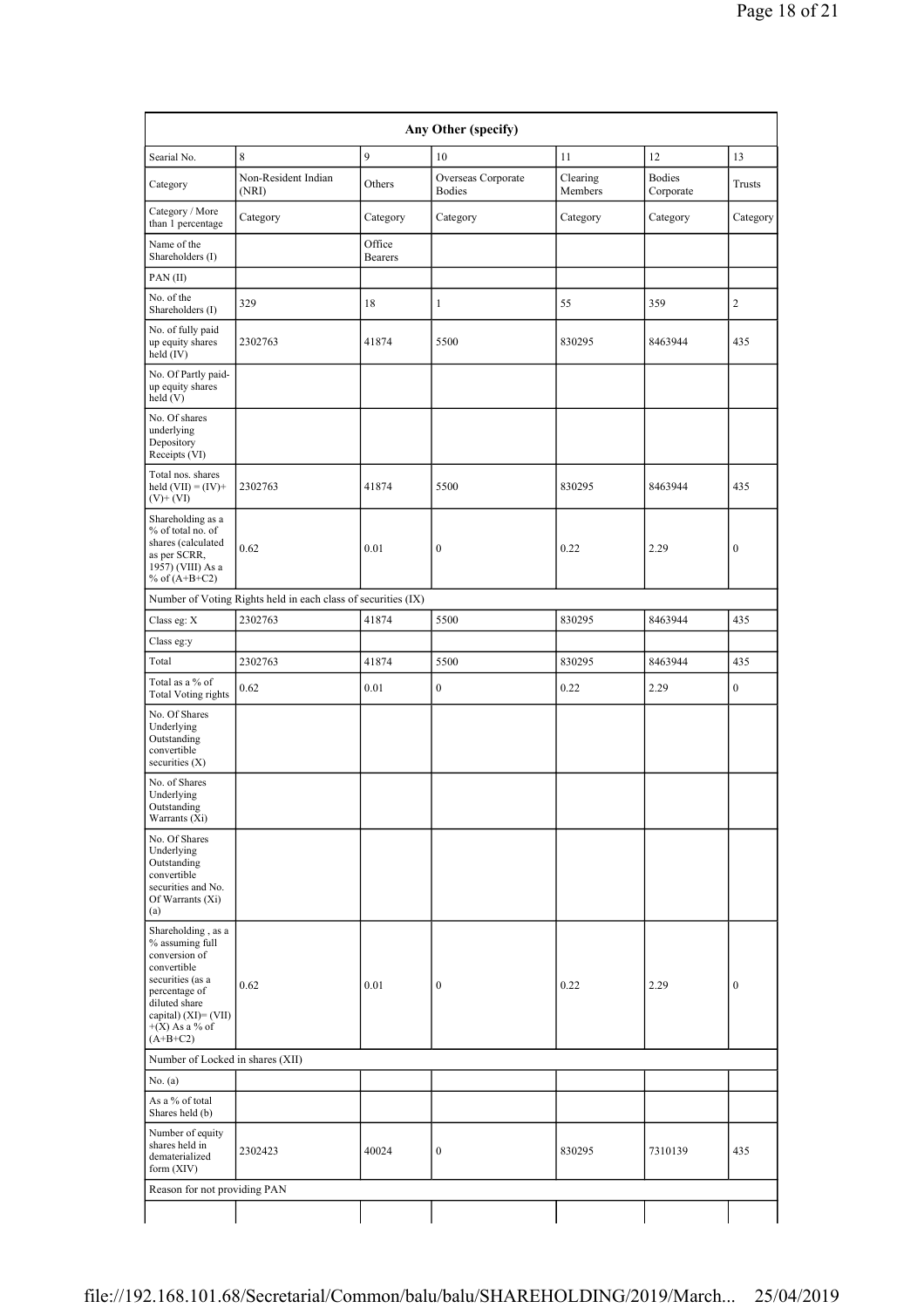| Reason<br>tor not       |  |  |  |
|-------------------------|--|--|--|
| N<br>providing<br>1. LY |  |  |  |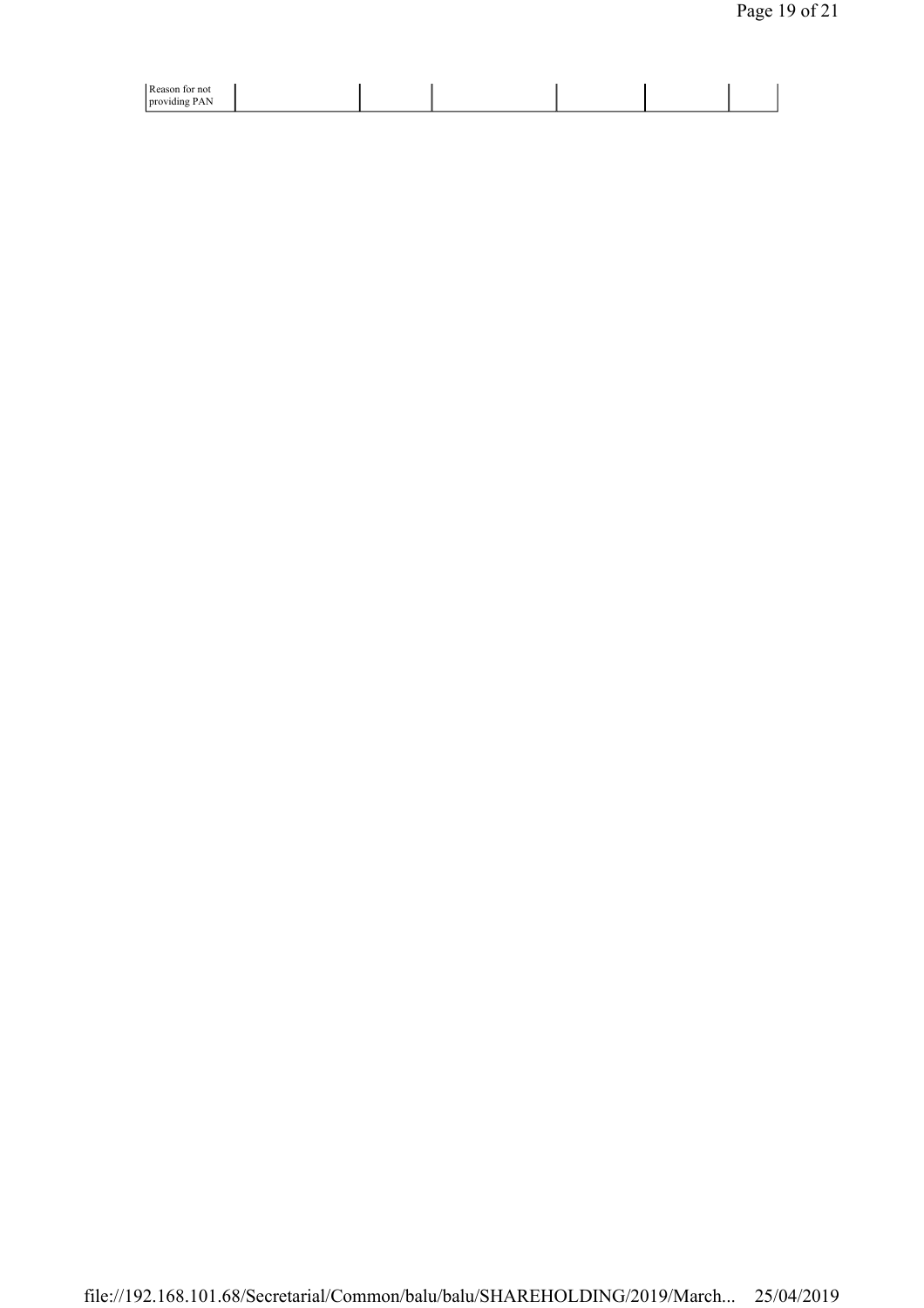|                                                                                                                                                                                          | Any Other (specify)                                           |
|------------------------------------------------------------------------------------------------------------------------------------------------------------------------------------------|---------------------------------------------------------------|
| Searial No.                                                                                                                                                                              |                                                               |
| Category                                                                                                                                                                                 |                                                               |
| Category / More<br>than 1 percentage                                                                                                                                                     |                                                               |
| Name of the<br>Shareholders (I)                                                                                                                                                          | Click here to go back                                         |
| PAN(II)                                                                                                                                                                                  | Total                                                         |
| No. of the<br>Shareholders (I)                                                                                                                                                           | 2040                                                          |
| No. of fully paid<br>up equity shares<br>held (IV)                                                                                                                                       | 16103280                                                      |
| No. Of Partly paid-<br>up equity shares<br>held(V)                                                                                                                                       |                                                               |
| No. Of shares<br>underlying<br>Depository<br>Receipts (VI)                                                                                                                               |                                                               |
| Total nos. shares<br>held $(VII) = (IV) +$<br>$(V)+(VI)$                                                                                                                                 | 16103280                                                      |
| Shareholding as a<br>% of total no. of<br>shares (calculated<br>as per SCRR,<br>1957) (VIII) As a<br>% of $(A+B+C2)$                                                                     | 4.34                                                          |
|                                                                                                                                                                                          | Number of Voting Rights held in each class of securities (IX) |
| Class eg: X                                                                                                                                                                              | 16103280                                                      |
| Class eg:y                                                                                                                                                                               |                                                               |
| Total                                                                                                                                                                                    | 16103280                                                      |
| Total as a % of<br><b>Total Voting rights</b>                                                                                                                                            | 4.34                                                          |
| No. Of Shares<br>Underlying<br>Outstanding<br>convertible<br>securities $(X)$                                                                                                            |                                                               |
| No. of Shares<br>Underlying<br>Outstanding<br>Warrants (Xi)                                                                                                                              |                                                               |
| No. Of Shares<br>Underlying<br>Outstanding<br>convertible<br>securities and No.<br>Of Warrants (Xi)<br>(a)                                                                               |                                                               |
| Shareholding, as a<br>% assuming full<br>conversion of<br>convertible<br>securities (as a<br>percentage of<br>diluted share<br>capital) $(XI) = (VII)$<br>$+(X)$ As a % of<br>$(A+B+C2)$ | 4.34                                                          |
| Number of Locked in shares (XII)                                                                                                                                                         |                                                               |
| No. (a)                                                                                                                                                                                  |                                                               |
| As a % of total<br>Shares held (b)                                                                                                                                                       |                                                               |
| Number of equity<br>shares held in<br>dematerialized<br>form $(XIV)$                                                                                                                     | 14770070                                                      |
| Reason for not providing PAN                                                                                                                                                             |                                                               |
| Reason for not<br>providing PAN                                                                                                                                                          |                                                               |